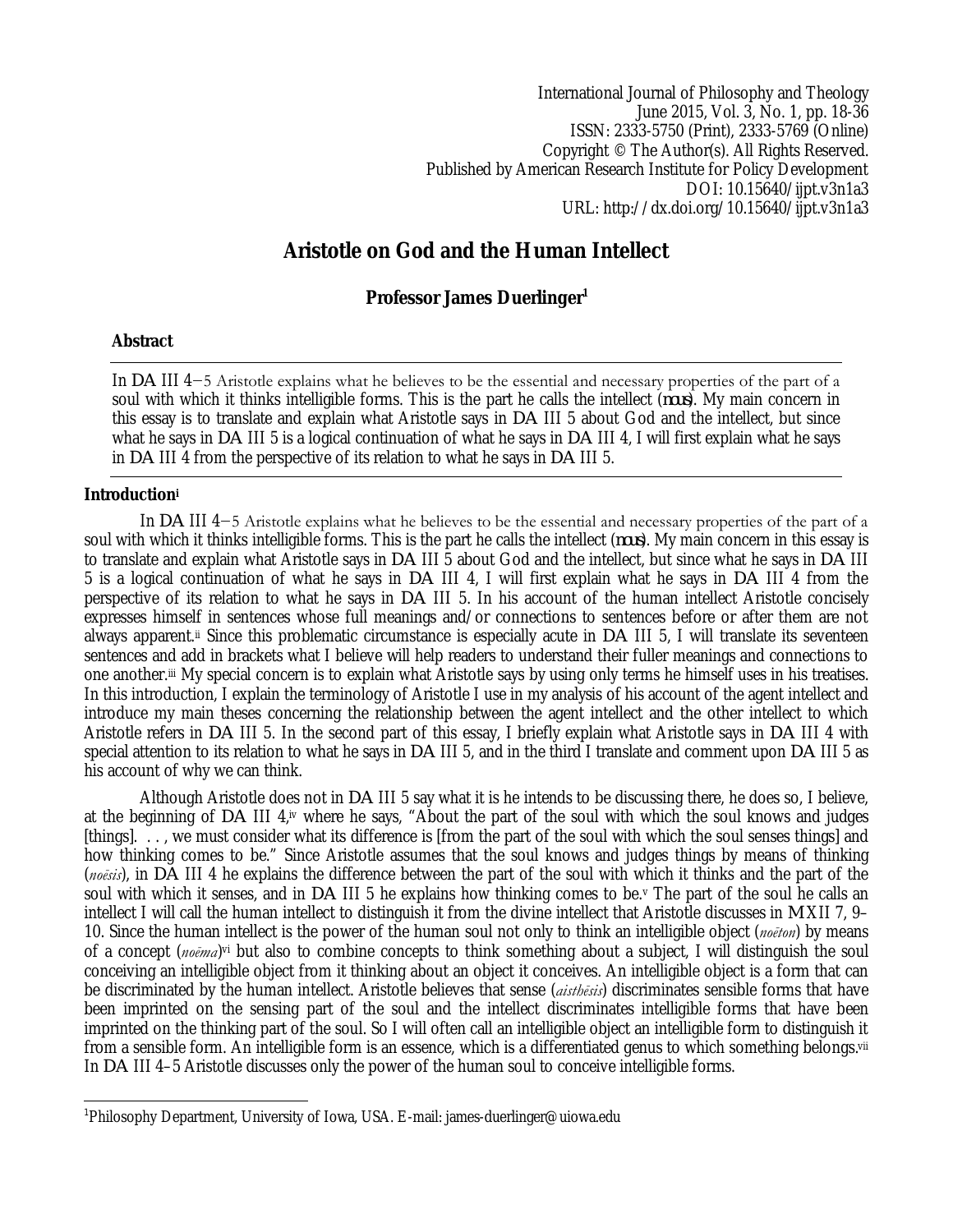The first actuality of the power to conceive an intelligible form is the human soul receiving a likeness of the form.viii A likeness of an intelligible form is the affection or impression (*pathēma*) in the soulix Aristotle calls a concept (*noēma*).<sup>x</sup> We may infer, from his claim that the human intellect is "actually none of the things [it thinks] prior to thinking [them],"xi that he believes that the human intellect is like a formless matter that receives as forms the concepts of intelligible forms. So when the human intellect thinks intelligible forms it receives as its form concepts of intelligible forms. The human intellect receiving as its form concepts of intelligible forms, however, is not the same as it thinking the intelligible forms with the concepts it has received as its form. The human intellect receiving as its form concepts of intelligible forms is the human intellect becoming concepts of intelligible forms in the way matter receives form. The human intellect becoming concepts of intelligible forms is the first actuality of its power to conceive the forms and it conceiving the forms is its second actuality.xii In *DA* III 5 Aristotle argues that present in the human soul there is another intellect that acts on the human intellect to produce thinking. The thinking it produces is the conceiving of intelligible forms. The intellect that produces thinking I call the agent intellect because it acts upon the other intellect, not because it acts upon intelligible forms or concepts, as commentators have mistakenly assumed. The intellect upon which it acts is the human intellect having become a concept of intelligible objects ― the human intellect in its first actuality. The agent intellect causes the human intellect in its first actuality to achieve its second actuality of conceiving intelligible objects by means of concepts the human intellect has become.

Aristotle says that the agent intellect is in the human soul, but he believes that it is distinct from the human intellect, which is the power to conceive intelligible objects. As an agent acting upon the human intellect having become concepts, Aristotle assumes, the agent intellect imposes a form it possesses by its own nature upon the human intellect having become concepts so that the human intellect can think the intelligible form it has become. What exactly the agent intellect is and what the form is that it imposes upon the human intellect having become concepts is what I hope to explain. The thinking Aristotle discusses in *DA* III 4–5 is the simple act of the human intellect discriminating an intelligible form.xiii In general the discrimination of a form is an awareness of this form. The awareness of a form by the human intellect is a conceptual awareness. In *DA* III 6 Aristotle says that the form discriminated is indivisible,xiv which means that it is not divisible into parts one of which is said of another.xv When in this essay I refer to thinking, I mean only this simple act of thinking, not the act of thinking that in *DA* III 6 Aristotle says is the combining of concepts that makes thoughts that are true or false.xvi The simple act of thinking is the conceiving of an intelligible object. There are two kinds of intelligible objects that Aristotle distinguishes: an intelligible object with matter and an intelligible form without matter.xvii The first, according to Aristotle, is a potential intelligible object.xviii He says that an intelligible object with matter is thought by the human intellect without its matter, and that when it is, it is an actual intelligible object. Among intelligible objects without matter Aristotle recognizes a divine intellect, celestial intellects, xix and a human intellect in its first actuality. He says that the human intellect thinks intelligible objects with matter without their matter.<sup>xx</sup> In *DA* III 4–5 Aristotle discusses only the human intellect thinking forms present in matter without their matter.xxi

The conceiving of an intelligible object is the basic act of the human intellect whose concept is the content of the act, as opposed to its intelligible object. Since in the simple act of the human intellect thinking a form, in addition, neither the content nor the object of the act of thinking is divisible into parts, one of which is said of the other, the thinking cannot be false.xxii The form of an intelligible object with matter is the form of a sensible object. When the sensible object is perceived, an image (*phantasma*) containing its form arises in the human soul.¤¤iii) Aristotle believes that if the human intellect is to think the form in the image it needs to become the concept of the form.xxiv The human intellect does not come to be a concept of a form in an image unless an image containing the form is present before the human intellect.xxv An image containing the form arises when we perceive sensible objects in whose matter the form in the image is present.xxvi So the form, as it is present in the image, is the form present in matter, and the form, as it is present in the human intellect, is the concept of the form present in matter.xxvii Although in *DA* III 3 and *DA* III 6–8 Aristotle uses the terms translated here as "concept" and "image," he does not use them in *DA* III 4–5. But I use the terms to reformulate what he says in *DA* III 4–5 because doing so will make its meaning clearer for us, since we are more familiar with the use of such terms to explain thought. Aristotle believes that the human intellect comes to possess concepts of forms present in matter when and only when it thinks concepts of forms present in matter.xxviii It is primarily because Aristotle believes that the human intellect comes to possess concepts of forms present in matter that he believes that it has access to forms in matter.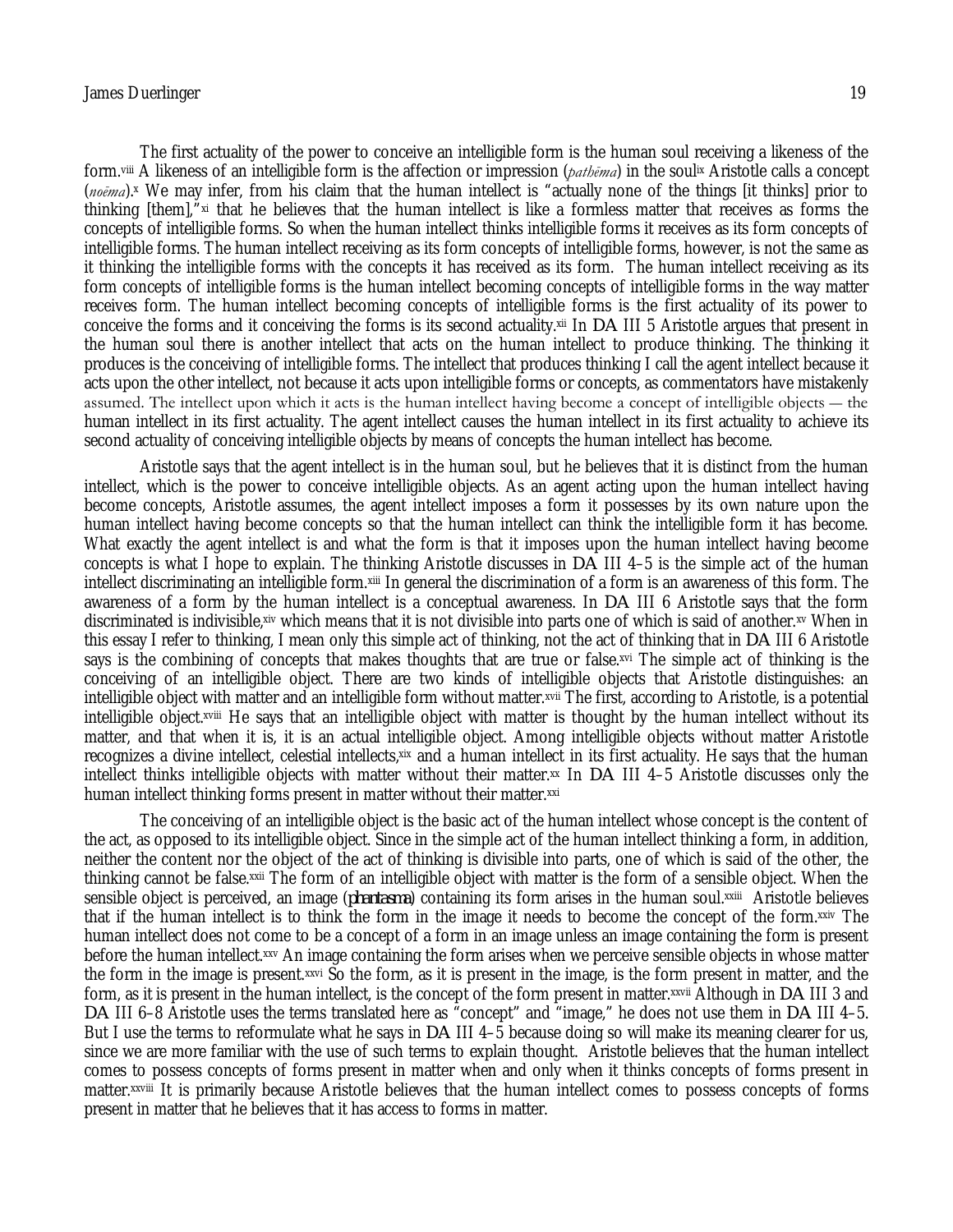Because the human intellect has access to forms present in matter by coming to possess concepts of them, he believes, it can think concepts and can combine concepts to make thoughts that represent the way in which the forms in matter do or do not combine with one another and it can think these thoughts.xxix It is because the human intellect comes to possess concepts of forms when it thinks them that the human intellect is the same as the forms that it thinks.xxx When Aristotle says that the human intellect is actually none of the things it thinks prior to thinking,xxxi he implies that it does not come to possess concepts of forms present in matter until it thinks the concepts.xxxii Even though Aristotle believes that the human intellect comes to be concepts when and only when it thinks concepts, he does not believe that coming to be concepts and thinking concepts are the same in essence, since he seems to think that they have different causes. Below I will explain Aristotle's account of the cause of the human intellect thinking the concepts it comes to be. That he says that the human intellect thinks forms in images and that it does not think without images together suggest that he assumes that forms in images cause the human intellect to think these forms. If this is correct, he also assumes that just as images arise from sense-perception, concepts arise from images, and that just as the sensing part of the soul is caused to come to be sense-impressions of sensible forms by sensible forms in matter, so the human intellect is caused to come to be concepts of intelligible forms by intelligible forms in images. xxxiii Aristotle does not say what the conditions are that must be present if forms in images are to cause the human intellect to come to be concepts of the forms. But he does say in the *Posterior Analytics* that the first concepts of forms come to be by means of repeated perceptions of things in which the forms are present,xxxiv which suggests that he thinks that the images that arise from perceptions must come to be well-established for the first concepts to arise. Since the human intellect does not always come to be concepts of forms in images when images containing the forms are repeatedly present before the human intellect, other causal conditions must be present for the production of the first concepts, including the social context of language learning. For my purposes, it is enough if it is assumed that Aristotle takes it for granted that it is in the context of concepts being learned that forms in images cause the human intellect to come to be concepts of the forms.

Another reason Aristotle most likely believes that an image containing a form must be present whenever the human intellect comes to be a concept of the form is the belief that a concept of a form in an image is related to the form in the image as a universal is related to a particular of which the universal is predicated, and a universal, even when present in the human intellect, cannot exist apart from particulars. In other words, he may think that concepts are instantiated universals, just as are the universals they represent in the world. In *DA* III 3, Aristotle explains why we can easily think a form of which we already have the concept whenever we wish.xxxv He says that "this affection [thinking] is within our power, whenever we wish to be thinking, since we can bring something before our eyes, just as those do who use mnemonic devices and construct sensible images."xxxvi Here Aristotle seems to be using an analogy to call our attention to a power he believes we have to bring before the human intellect an image containing a form without which the concept cannot exist.xxxvii When we again bring the image containing the form before the human intellect, the human intellect easily thinks the form in the image because the form in the image causes the human intellect again to come to be its concept. xxxviii To my knowledge, Aristotle does not give any other account of why we can think a concept we possess whenever we wish. The account, however, is incomplete, since it does not explain why the human intellect thinks the concept it comes to be. Why the human intellect thinks the concept it comes to be Aristotle explains in *DA* III 5.

In my explanation of Aristotle's account of why we can think a concept we possess whenever we wish, I suggested that he thinks that we can do so because we have the power to bring before the human intellect the image containing a form that caused its concept when the concept was being learned. But Aristotle does not anywhere say that a concept of a form in an image is caused by the form in an image that is present. For this reason, commentators have thought that Aristotle may have in mind some other cause for the human intellect becoming a concept. When, in addition, they do not clearly distinguish the human intellect becoming a concept from it thinking a concept, they interpret what Aristotle says in *DA* III 5 as an account of why the human intellect comes to be a concept of a form in an image, assuming that this is also his account of why the human intellect thinks. Aristotle assumes that a concept of a form present in an image is produced in the human intellect by a form in an image that is present, xxxix and that in *DA* III 5 he explains how the human intellect thinks a concept it comes to be by positing the existence of an agent intellect that imposes another instance of its own thinking upon the human intellect when the human intellect comes to be a concept.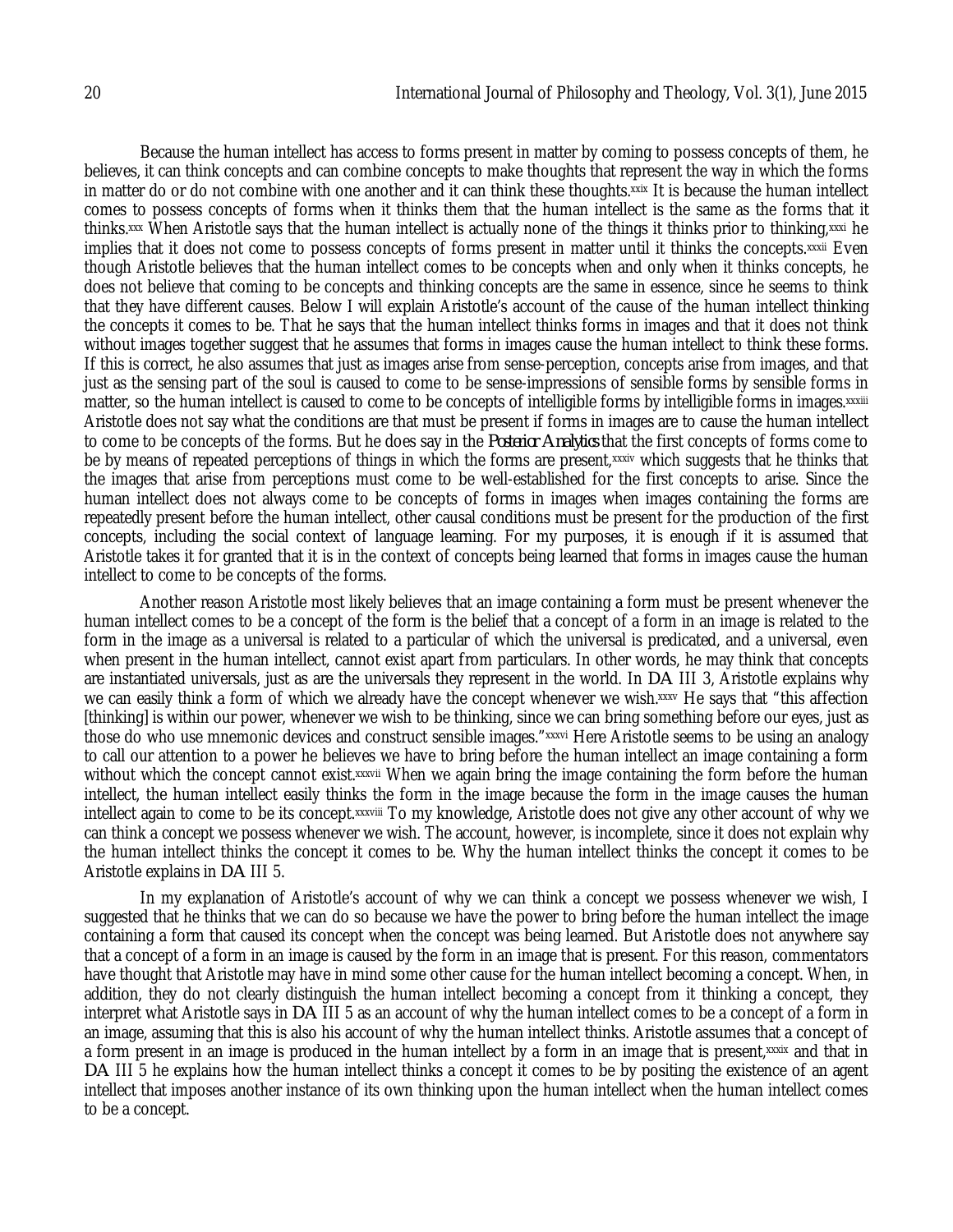The human intellect is distinct from the divine intellect, which Aristotle calls God (*theos*) and says is a form that exists by itself, apart from matter, and is in substance an activity. In *M* XII 6−10, he argues that it is the principle upon which depend the movements of the heavens and the nature of things as the highest good, and that its activity is always to think itself, since it is always thinking the best of things, which is itself. It is surely also this same divinity that he claims<sup>xl</sup> to be the end for the sake of which the members of all species of living things reproduce.<sup>xli</sup> It is not clear what sort of thinking Aristotle means to be attributing to the divine intellect. He does not say whether or not it uses a concept to think itself or is a concept that thinks itself. I believe that in fact Aristotle believes that its thinking is an awareness of itself without a concept of itself. The only thing that he says in explanation of the divine intellect thinking itself is that it is "thinking thinking of thinking,"xlii the meaning of which is not clear. Many interpretations are possible, all of which would be speculative. Nor do I wish to add a speculative interpretation of my own to my already lengthy speculative interpretation of Aristotle's account of the human intellect. Suffice it to say that Aristotle's claim, that the divine intellect is thinking thinking of thinking, does not rule out my account of its thinking as an awareness of itself without a concept of itself. What follows, in any case, is predicated on my own admittedly speculative assumption that his divine intellect thinks itself without a concept of itself. In this regard, my account of *DA* III 5 is no worse off than any other, since all are as speculative as mine is. If self-awareness is what Aristotle means when he refers to the thinking in which the divine intellect engages, he is using the same expression, "thinking" in two different senses when he applies it both to the human intellect thinking a concept of a form in matter and to the divine intellect thinking itself without a concept of itself.xliii

It is highly unlikely that he would use such an important expression in his philosophy in two different senses without realizing that he is doing so. In realizing that he is doing so, he would certainly regard one of the senses of the expression to be basic and the other derivative, since this is how he explains the relationship between important ambiguous but obviously related words he employs in his philosophy.xliv He would also most likely say that the expression has its basic sense when applied to the thinking in which the divine intellect engages, and has its derivative sense when applied to the thinking in which the human intellect engages.<sup>xlv</sup> Finally, we should expect that there is a place in the *De Anima* in which he implies that the derivation exists. There is a place in which I believe he implies the derivation: it is in *DA* III 5. My argument for the view, that in *DA* III 5 Aristotle implies that the thinking of the human intellect is derived from the thinking of the divine intellect, depends upon the premise that he believes that the human intellect is self-aware when it thinks the concept of a form that is in an image that is present. The argument for the premise is based upon Aristotle's commitment to the views that the human intellect thinks a concept and is the same as the concept it is thinking. The argument is that since the human intellect is the same as a concept it is thinking and it is thinking the concept, it thinks itself when it thinks the concept. There is, however, a surprising twist to this idea: Aristotle does not believe that the human intellect thinks itself because it thinks a concept with which it is the same, but that the human intellect thinks a concept with which it is the same because it thinks itself. Since in *DA* III 4, I believe, Aristotle refers to his thesis that the human intellect thinks itself in the sense of being aware of itself when it thinks a concept, and then considers and replies to an objection to the thesis, I will integrate an explanation of the reference and the consideration of the objection into my interpretation of his account of the differentia of the thinking part of the soul.

#### **Aristotle's Account of the Human Intellect in DA III 4**

In *DA* III 4, Aristotle explains how the human intellect differs from the other part of the human soul that discriminates forms, the sensing part of the human soul.xlvi Although in this chapter Aristotle differentiates the human intellect from the sensing part of the soul, I believe that the relation between the human intellect and the divine intellect is never far from his mind.xlvii In my account of *DA* III 4–5, I will show where I believe he makes reference to the divine intellect. That he alludes to the divine intellect rather than openly discussing it I will explain by a commitment he has to keeping his *De Anima* account of the human intellect within the confines of the science of psychology. Aristotle begins by saying that the human intellect, like the sensing part of the soul, is a power to become a form without being altered by it in the way a complex of form and matter is altered by a form that affects it, which is by the destruction of a contrary form.xlviii The human intellect is the power of the soul to become an intelligible form present in an image that has arisen from sensing sensible forms.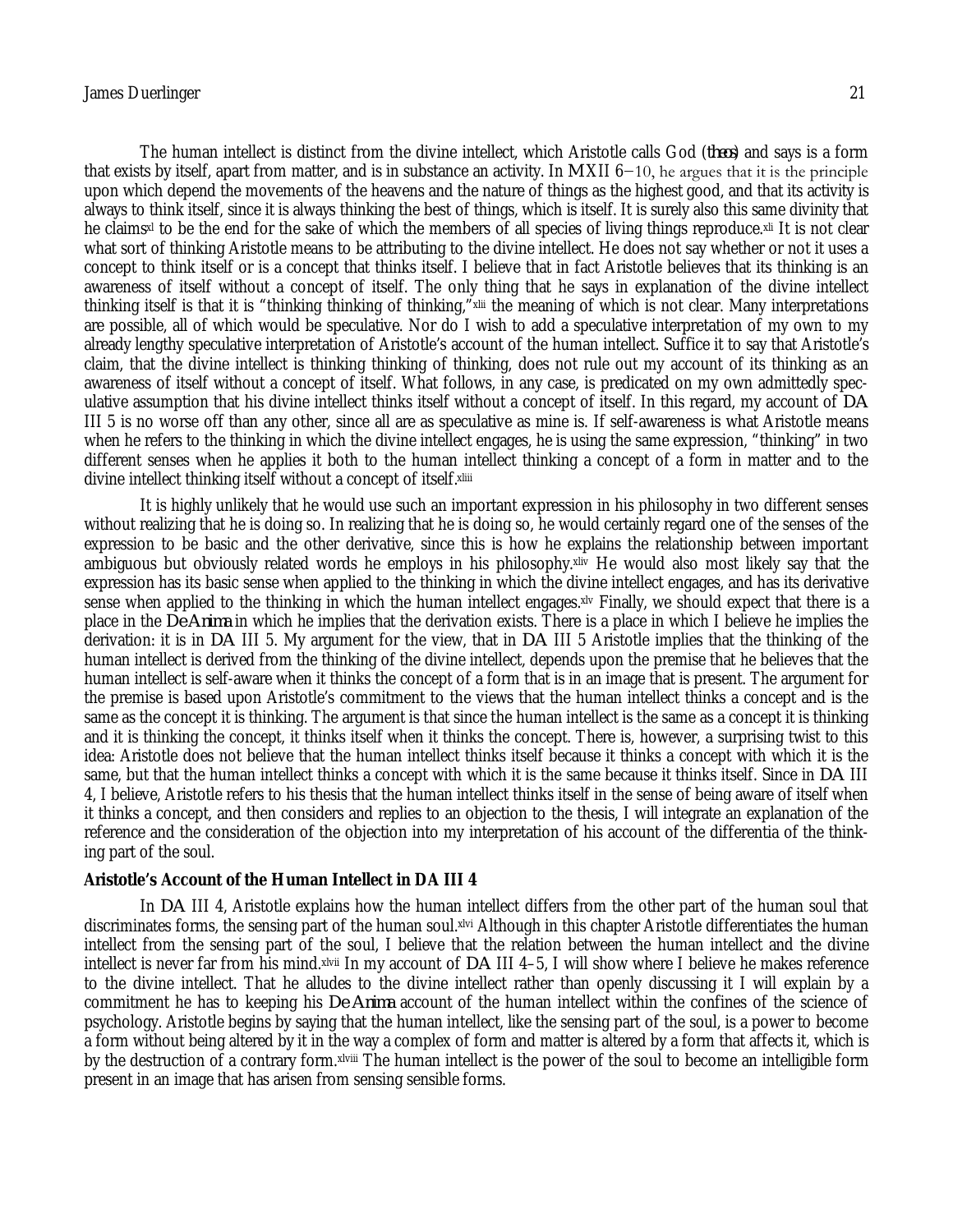If we interpret Aristotle's claim that the human intellect becomes an intelligible form present in an image in terms of Aristotle's use of *noēma* to refer to a concept, we can say that for him the soul becoming an intelligible form is the soul becoming a concept of that form. A concept is an actual intelligible form of an object, whose own intelligible form Aristotle calls both a potential intelligible form and an enmattered intelligible form. To think an intelligible form, therefore, is to think an enmattered intelligible form by means of thinking its concept, which is thinking an intelligible form without its matter. When an image containing a form is established in the soul and we call up the image, according to Aristotle, the image causes the intellect to become a concept of the intelligible form it contains. But for the intellect to become a concept of the intelligible form it contains is not the same as the intellect thinking the intelligible form by means of thinking its concept. Aristotle says that the human intellect is potentially a form it discriminates, similar to the way in which the sensing part of the soul is potentially a form it discriminates.xlix He believes that both the human intellect and the sensing parts of the soul are potentially the forms they discriminate because they are the parts of the human soul that can become forms without the matter in which they are present. The discrimination in both cases is the soul being aware of a form without the matter in which it is present. He compares the way in which the sensing part of the soul becomes a form without its matter to the way in which wax becomes the impression of a signet-ring without the iron or gold of which the ring is composed.<sup>I</sup> Since in both cases, the form is indivisible, the discrimination of the form present in matter is unerring.li After calling attention to how the human intellect is like the sensing part of the soul, Aristotle explains four ways in which the human intellect is differentiated from the sensing part of the soul. Since some of his explanations are concise and omit details, and others are drawn out, I will present them succinctly in my account as statements of its differences so we can see how he is in fact setting out four ways in which it differs from the other part of the soul that discriminates forms. I will, however, elaborate on the statements of differences that directly pertain to my interpretation of *DA* III 5.

The first way in which the human intellect differs is that it does not, as the sensing part of the soul does, require a bodily organ in order to discriminate a form without its matter, since the use of a bodily organ would prevent it from discriminating, as it can, all intelligible forms.lii Aristotle draws, as a corollary of this difference, that there is a way in which the traditional view, that the soul is the place of forms, is true.liii The second way in which it is different follows from the first. It is that because the thinking part of the soul does not employ a bodily organ, it is better able to think a form after it thinks a highly intelligible object, but the sensing part of the human soul, which employs a bodily organ, is less able or not able at all to sense a sensible object after it senses a powerful object such as a very loud sound, which affects the organ of hearing. This difference is meant to show us that there is a difference in the way the soul is affected in each case.liv The third way in which human intellect differs from the sensing part is that after the human intellect becomes a form without its matter,<sup>1</sup> it is still in a sense a potentiality, though not in the way it was before it became the form, since when it became a form, a concept of the form was produced and in some sense retained for use again to think the form.<sup>[vi</sup> In this way, the human intellect is different from the sensing part of the soul, which does not in any sense retain a sense-impression of a form it comes to be for use again to sense a form.lvii Aristotle says that after the human intellect has acquired concepts and is capable of thinking by itself in the way a scientist is capable of exercising his knowledge by himself, the human intellect "is capable of thinking itself." The meaning of the human intellect being capable of thinking itself, I believe, is that it can be aware of itself because it can think a concept.

It is aware of itself at this time because thinking the concept of a form is an awareness of a form present in matter without its matter, and the human intellect is the same as the form without its matter. The human intellect can be aware of itself because it has come to be a concept of a form present in matter. Prior to becoming a concept of a form present in matter, it could not be aware of itself, since at that time is just a potentiality to be a concept being thought. If what Aristotle meant were that the human intellect is capable of thinking a concept of itself, he is more likely to have said that when the human intellect has acquired a concept of itself, it can think itself. Instead, he says that the human intellect can think itself when the human intellect comes to be concepts with which to think. Aristotle adds that at this time the human intellect can think itself, I believe, because he wants to call our attention to the way in which the human intellect is like the divine intellect. In *DA* III 4, after completing his account of how the human intellect differs from the sensing part of the soul, he will raise and reply to an objection to his claim that the human intellect can think itself at this time. When he presents his reply to the objection, I will argue, he implies that both the human intellect and the divine intellect think themselves in the same way. Each thinks itself, I claim, in the sense that it is aware of itself when it thinks. The fourth way in which human intellect is different from the sensing part is that what the human intellect discriminates is different from what the sensing part of the soul discriminates.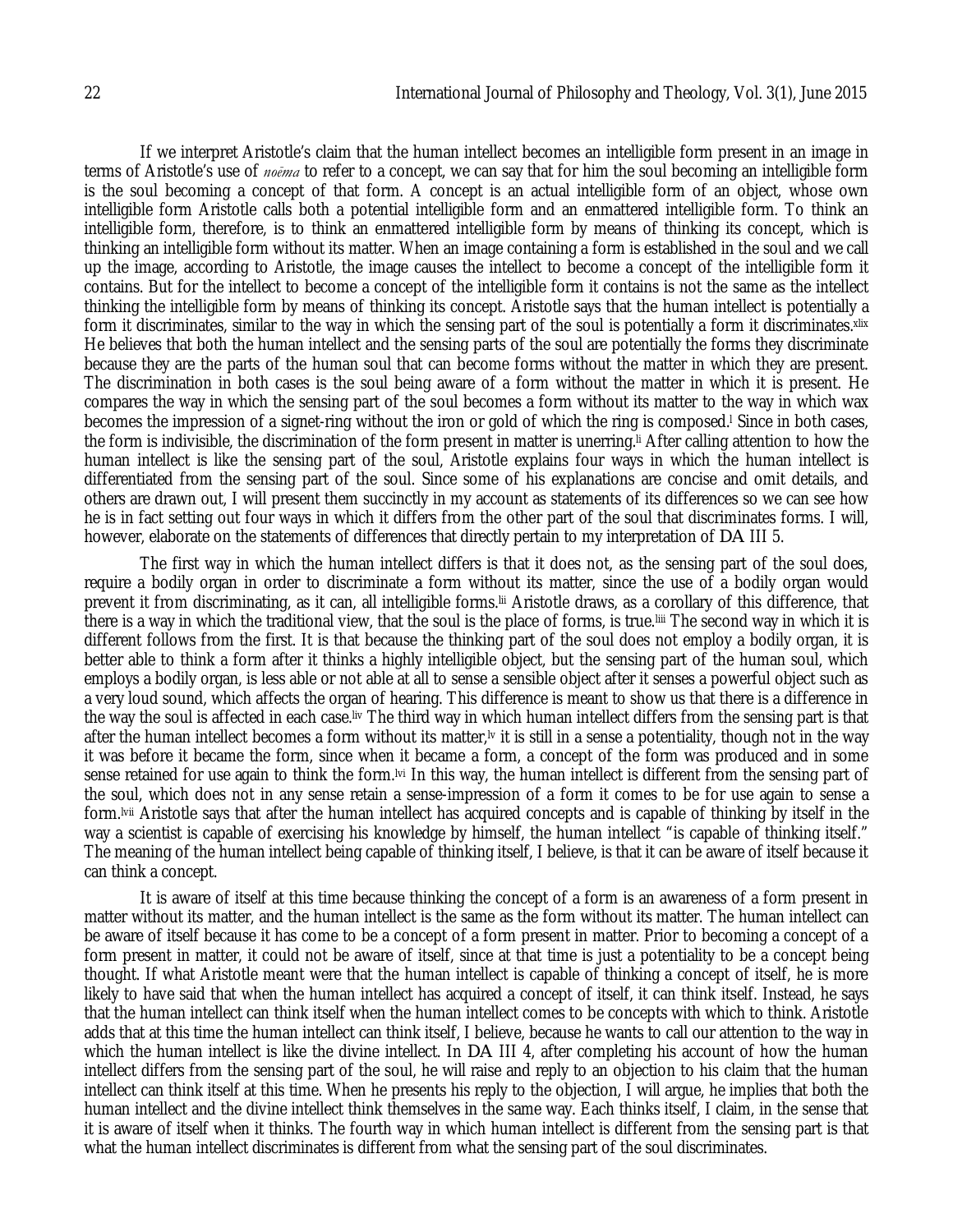#### James Duerlinger 23

What is discriminated by the human intellect, for instance, is an essence of a particular thing, while what is discriminated by the sensing part of the soul is a proper sensible form or a particular sensible thing that possesses an essence.lviii In *DA* III 4, Aristotle completes his account of the differentia of the human intellect by posing and replying to two objections.lix The first objection is that his account of the human intellect implies that it cannot think, since thinking cannot occur unless the human intellect is affected by the form it thinks, which implies that it loses another form, and he said that the human intellect is not affected and has nothing in common with what affects it, unlike other things that are affected.<sup>[x]</sup> The second objection concerns Aristotle's claim that the human intellect can

think itself. Since Aristotle's statement of the second objection is compressed, I will place it in quotation marks and supplement the quoted objection with bracketed words that more clearly set out what I believe he means. His claim, that the human intellect can think itself, is expressed as the claim that it can be an intelligible object "not in relation to something else," which I interpret to mean "not in relation to something else that thinks it." Aristotle assumes, without explicitly saying that he is doing so, that the human intellect is an intelligible object either not in relation to something else that thinks it or in relation to something else that thinks it. The objection is that "if it [the human intellect] is an intelligible object not in relation to something else" [that thinks it, but by thinking itself,] "and if an intelligible object is one in species," [which implies that if the human intellect thinks itself, all intelligible objects think themselves,] "then it [the human intellect] will be the other things" [that are intelligible objects, making them all be intellects, which is false], "or it will be blended with something that makes it an intelligible object, like other things" [are, making it an intelligible object by being thought by something else, which contradicts the claim that it thinks itself].<sup>Ixi</sup>

In this objection, an intelligible object not in relation to something else could be an intelligible object that thinks itself by thinking its concept, but I believe that it is an intelligible object that thinks itself by being aware of itself without thinking a concept of itself. It is this second kind of thinking of itself to which I assume Aristotle is referring in his third account of how the human intellect differs from the sensing part of the human soul. I will also argue below that a comment Aristotle makes in his reply to the second objection suggests that this is what he has in mind. Aristotle introduces the first objection in order to show that thinking can come to be before explaining, in *DA*  III 5, how it comes to be. Thinking can come to be, he argues, since the human intellect is not affected by a form it thinks in the way in which something is affected and loses a form it already possesses when it is affected by a form. The way in which the human intellect is affected is by the potentiality it has to come to be forms, none of which it actually possesses, being actualized. He says that the human intellect is potentially the forms it comes to be in the way a blank tablet is potentially the written letters it receives.<sup>[xii</sup> The point Aristotle surely means to be making is that the potentiality of the human intellect to receive forms is like the potentiality of a blank tablet to receive written letters. Hence, although there is a sense in which the human intellect is affected by the forms it thinks, there is no problem with the view that it has nothing in common with the forms that affect it.

Aristotle begins his reply to the second objection ixiii by saying that the intellect is an intelligible object in the way that an intelligible object is if it is without matter, since in the case of things without matter, that which thinks and what it thinks are the same.<sup>[xiv</sup> A thing without matter is a form that is not in matter, and the only form that is not in matter, according to Aristotle, is an intellect.<sup>[xv</sup> Aristotle is implicitly comparing the human intellect to the divine intellect and perhaps to the intellects in the souls of the heavenly bodies, which he implies possess life.<sup>[xvi</sup> Aristotle] includes the human intellect among things not in matter even though it does not exist apart from matter by virtue of not existing apart from an embodied human soul. In the case of forms not in matter, he says, that which thinks and what it thinks are the same. Hence, when Aristotle says that "in the case of things without matter, the thinker and what is thought are the same, since contemplative knowing and what is known are the same,"<sup>Ixvii</sup> he means that the intellect in activity is the same as what it is thinking, which is itself. Aristotle concludes his replylxviii by saying that "in the case of things [forms] present in matter, each is a potential intelligible object, for they are not an intellect (since an intellect is potentially such things without their matter), but it [an intellect] will be an intelligible object." Each form present in matter is a potential intelligible form in the sense that it can be an intelligible form when it is being thought. It can be thought because the human intellect is potentially the form in matter without its matter. Nonetheless, the human intellect is an intelligible form. Why? It is because the human intellect thinks itself when it thinks a form in matter without its matter.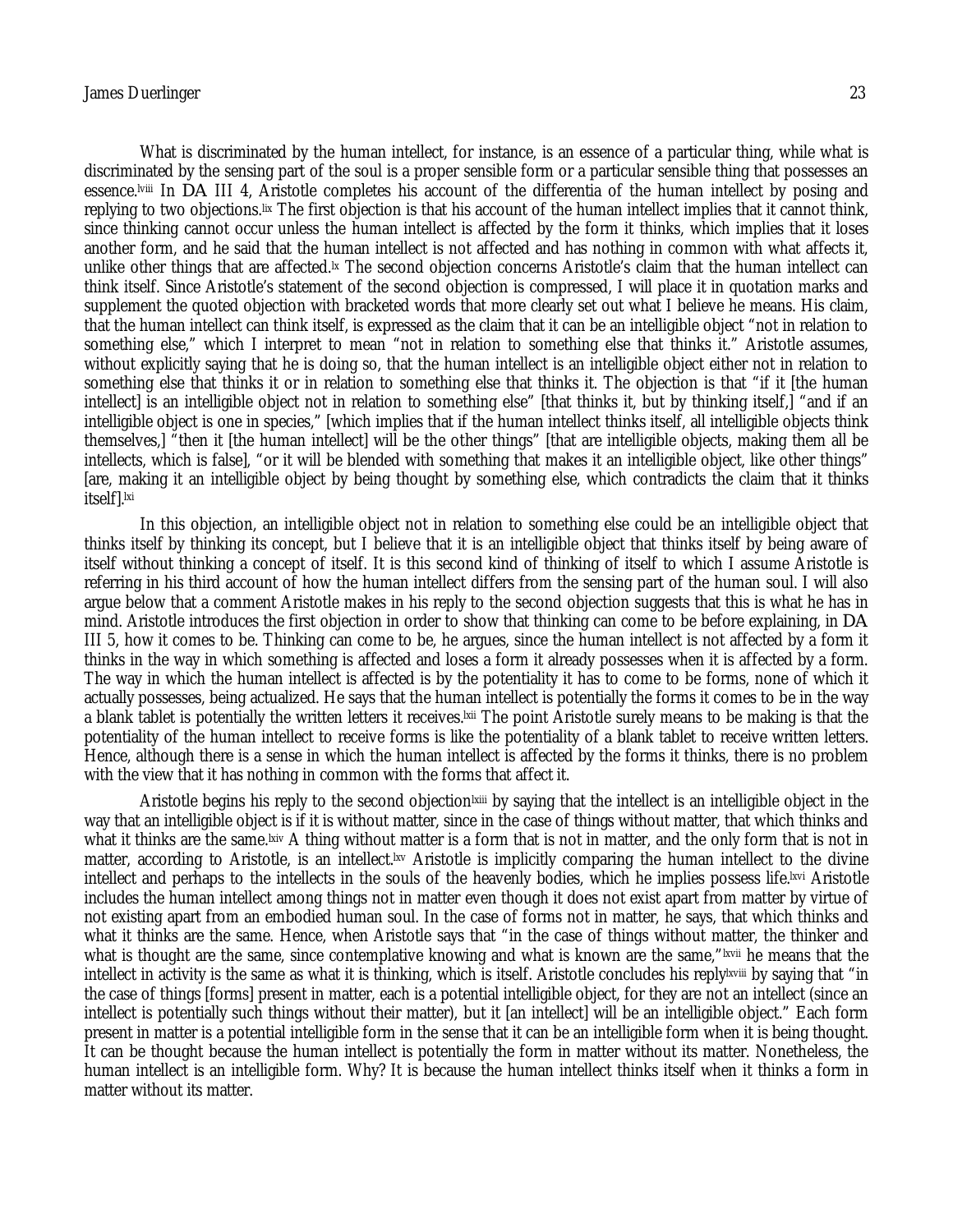Aristotle does not explicitly call attention to the fact that the divine intellect, like the human intellect, is an intelligible object without matter and is the same as what it thinks, but he does imply ix that the divine intellect is such an object when, after saying that an intellect and what it thinks are the same, he says that As for the cause of why it [the human intellect] does not always think, this question should be discussed. We can see that what Aristotle implies, when he raises this question, is that the divine intellect is also an intelligible object that is without matter and thinks itself, when we ask why he raises the question. Aristotle raises the question of why the human intellect does not always think because he has just claimed that the human intellect is an intelligible object without matter, is the same as what it thinks, and thinks itself, and he believes that it is also true of the divine intellect, which always thinks, that it is an intelligible object without matter, is the same as what it thinks, and thinks itself. So the question naturally arises about why the human intellect does not, as the divine intellect does, always think. By raising the question of why the human intellect does not always think, Aristotle shows that he assumes that the objection concerns the human intellect thinking itself in the way the divine intellect does, which I have interpreted as self-awareness. Aristotle does not in *DA* III 4 answer the question of why the human intellect does not always think. The reason seems to be that a satisfactory answer would require him to explain not only in what way the human intellect and the divine intellect think themselves, but also why the human intellect thinks itself in the same way the divine intellect thinks itself. He does not even explain why the human intellect thinks itself in the same way the divine intellect does when he would be most appropriate to do so, in *DA* III 5, where he takes up the question of why the thinking of the human intellect comes to be.lxx Moreover, he does not even say, in *DA* III 5, when he could have done so, that the intellect that acts upon the human intellect, causing it to think a form it comes to be, is the divine intellect. The reason, in both cases, seems to be that he wishes to avoid a discussion of the divine intellect, which would be a long rigmarole that he does not wish to pursue in this sketch of the thinking part of the soul, since the proper place of a discussion of the divine intellect is in the science he calls both first philosophy and theology. Although Aristotle does not, in the *De Anima*, answer the question of why the human intellect does not always think by raising the question again and answering it, he does, I will suggest, imply his answer in *DA* III 5. I will explain that implication in my commentary on *DA* III 5.

In *DA* III 4, Aristotle has not explained how the human intellect thinking a form comes to be. He has only presented an account of what differentiates human intellect from the sensing part of the soul and answered two objections to the account. He has said that the human intellect is the part of the human soul that thinks the concepts it comes to be, but has not explained why it can think the concepts it comes to be. Although he has replied to the objection to his view that the human intellect thinks, he has not explained how its thinking comes to be. Although he has replied to an objection to his claim that the human intellect can think itself, he has not explained why the human intellect can think itself. In *DA* III 5, Aristotle explains, albeit incompletely and obscurely, the coming to be of the human intellect thinking a concept. He explains it by saying that there is in the human soul an intellect that acts upon another intellect and that when it does so it is like light, which makes a potential color be an actual color. He does not say, though he does imply, since it is part of his theory of an agent cause, that by acting upon the other intellect, the agent intellect imposes another instance of a form that it possesses by its own nature upon the other intellect. He assumes, but does not say, that the intellect upon which the agent intellect acts is the human intellect that comes to be a concept, that the agent intellect is the divine intellect, and that the form, another instance of which it imposes upon the human intellect, is the thinking that is self-awareness. He does not say, but presupposes, that the divine intellect imposes another instance of its form upon the human intellect only when the human intellect comes to be a concept of a form because an image containing the form is present. Nor does he say that the human intellect being aware of itself is why the human intellect thinks the concept of the form in the image. By thinking the concept of the form in the image, the human intellect thinks a form that is present in matter without its matter. This is how Aristotle explains the coming to be of thinking. In my commentary on *DA* III 5, I will explain why I believe that Aristotle leaves so much unsaid in his account of the coming to be of thinking.

#### **A Translation of** *DA* **III 5 with a Brief Commentary**

In my translation of the first sentence of *DA* III 5 and in the translations that follow it, I include my additions in brackets to provide a context for what Aristotle says. Since in each genus of things, as in all of [the things that come to be by] nature, there is a matter that can be each of these things, and there is also something else, the cause or agent that can produce them [as things in the genus by producing a form in this matter] in the way art does [by means of producing a form] in a matter, these differences must also be present [in the genus of things that come to be] in the soul. The genus of things that come to be by nature Aristotle usually opposes to the genus of things that come to be by art, and these two genera, in turn, to the genus of things that come to be by chance.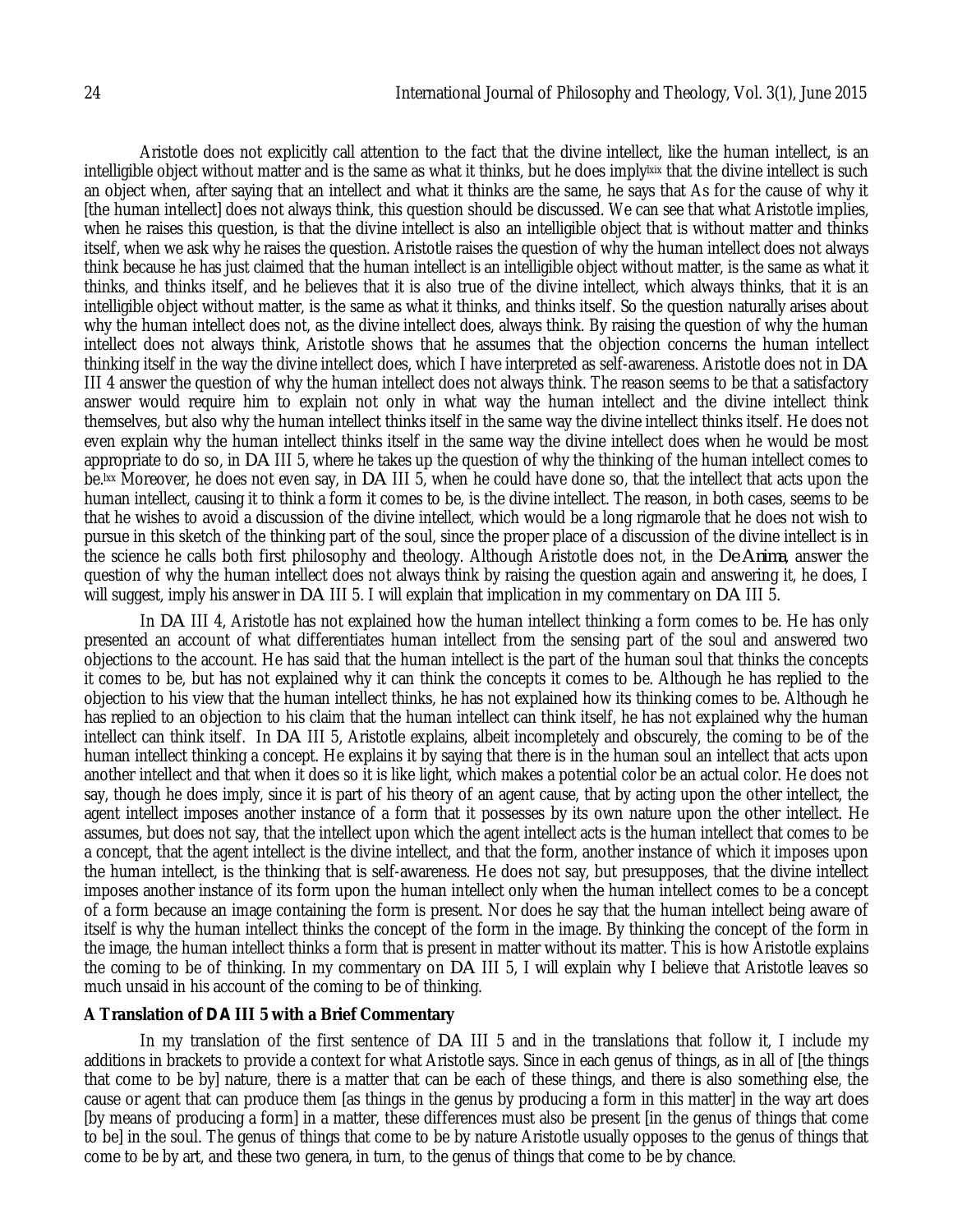#### James Duerlinger 25

In the genera of things that come to be by nature and by art, there is a matter, which is what comes to be an actual thing in that genus when a form is produced in it by an agent, which is the source of the form produced in the matter. The agent is the source of the form produced in the matter because it possesses by its own nature the form another instance of which it produces in the matter. The genus of things that come to be by nature or art is the genus of things that possess the form. An example of a thing that comes to be by nature is Socrates. According to Aristotle, the matter that comes to be Socrates is his mother's menses, and the agent that produces Socrates is his father, in whom the form is present, another instance of which is produced in the menses. The form the father possesses is his soul, and the form it produces in the menses is another instance of a soul, Socrates' soul, which is another instance of soul because it is the human soul as individuated by the matter supplied by his mother. Over time, Socrates' soul causes the menses to develop into Socrates' organized body by the exercise of its nutritive power. It also enables Socrates to move himself by the exercise of its power to cause this motion, and it enables Socrates to sense the world about him by the exercise of its sensing power and to think about it by the exercise of its thinking power, which it possesses because of the presence in it of the two intellects that Aristotle is about to introduce. An example of a thing that comes to be by art is a marble statue of Socrates. According to Aristotle, the matter that comes to be the marble statue of Socrates is a piece of marble that can come to be a marble statue of Socrates, and the agent that produces the marble statue is the sculptor, in whose mind is a form, an image of the external shape of Socrates, is present, another instance of which the artist produces in the piece of marble.

In my translation of this first sentence of *DA* III 5, I have added that the agent and matter to which he refers in each genus pertains to genera of things that come to be. I have explained what he believes to be the agent and matter of things that come to be by nature and by art, but I have not explained what he believes to be the genus of things that come to be in the soul. In the first half of the next sentence, Aristotle tells us that the matter in this genus is an intellect that comes to be all things in the genus and that the agent is what makes all things in the genus. Hence, the genus of things that come to be in the soul are things that an intellect comes to be. What are these things? Aristotle's failure to say explicitly what these things are enables Aquinas and many other commentators to assume that they are concepts. Since in *DA* III 4 Aristotle has already indicated that the human intellect comes to be concepts, and he does not overtly explain how they come to be, Aquinas assumes that what Aristotle is explaining is the cause of the human intellect coming to be concepts. But if Aristotle assumes, as I suggest he does, that forms in images present before the human intellect cause, under the right conditions, the human intellect to come to be concepts of the forms in the images, the agent intellect is not introduced in *DA* III 5 to explain why the human intellect comes to be concepts. Moreover, since in *DA* III 4 Aristotle has not explained the cause of the human intellect thinking the concepts of forms it comes to be when images containing the forms are present, we should expect him to be explaining why it does so. This is the account of how thinking comes to be that Aristotle promised at the beginning of *DA* III 4 he would present. What the human intellect that comes to be concepts comes to be when the agent intellect acts upon it is the thinking of the concepts it comes to be. In the first half of the next sentence, Aristotle identifies the agent and matter in the human soul he believes he needs in order to explain how thinking comes to be.

One is an intellect of a sort that comes to be all things [in the genus], while the other is an intellect of a sort that can make all things [in this genus]. . . The intellect that becomes all things in the genus, thinking, is the human intellect that has become concepts of forms in matter, and the intellect that can make all things in this genus is the agent intellect. The human intellect simultaneously comes to be concepts of forms and thinks the concepts it comes to be. It is caused to come to be concepts of forms by the forms in images present before it and it is caused to think the concepts by the agent intellect. It is caused to think a concept it comes to be by the agent intellect imposing another instance of the form it possesses by itself, the thinking I have dubbed self-awareness. It causes self-awareness, which is its own form, to be present in the human intellect when it comes to be a concept of a form in the image present before it. But if the agent intellect is the divine intellect that thinks itself, the intellect upon which it acts is the human intellect that simultaneously comes to be concepts of forms present in images, and what the agent intellect produces in the human intellect is the thinking of itself, why does Aristotle not say so? One reason, I suggest, is that he has already implied that the human intellect, like the sensing part of the soul, cannot discriminate a form unless it comes to be the form it discriminates. A second is that he has not yet discussed the role images play in thinking. The third and most important reason is that a discussion of the divine intellect and its role in the production of human thought cuts across the boundaries of two separate sciences, psychology and theology.lxxi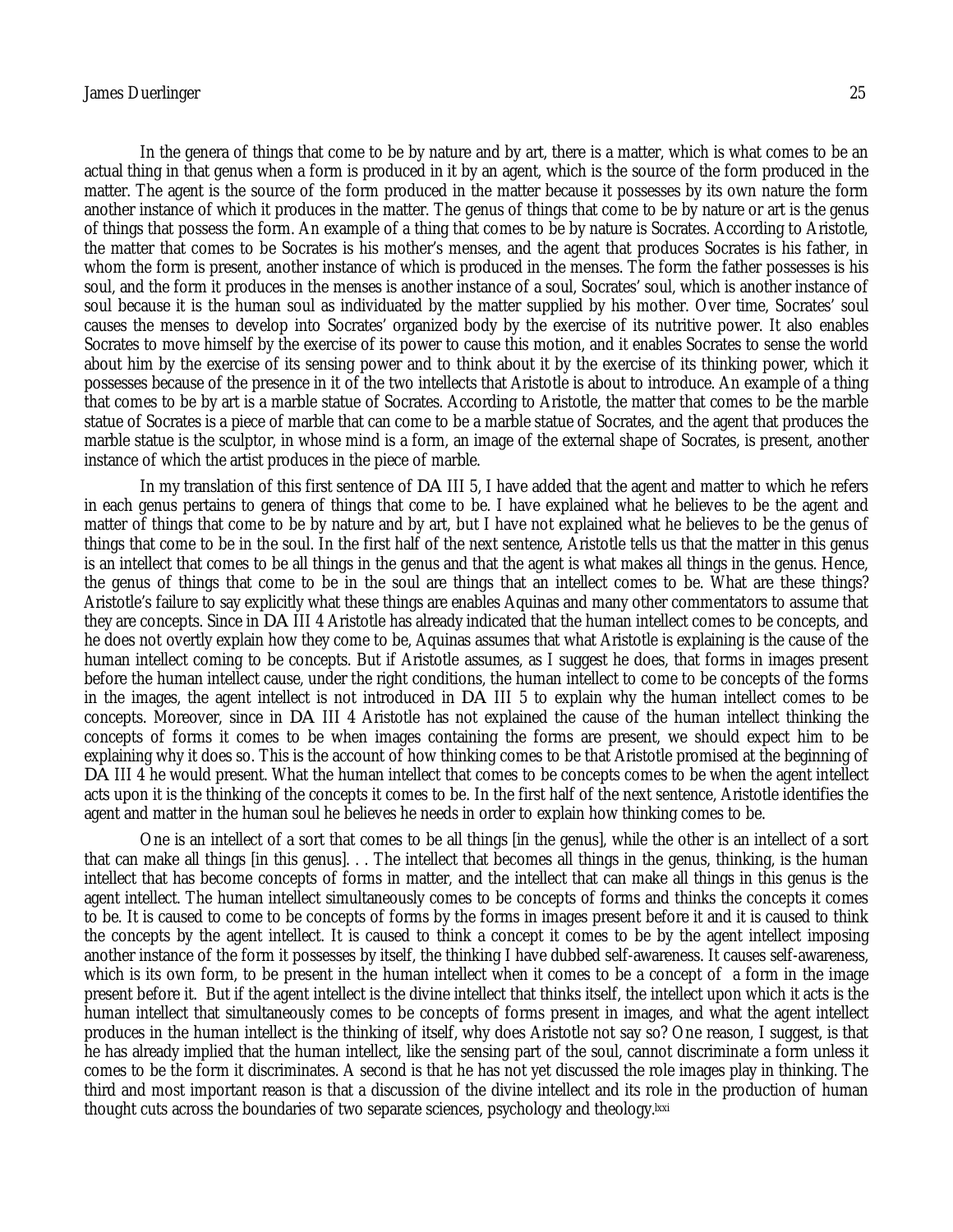In the *Metaphysics*, Aristotle develops the science he calls both first philosophy and theology. He most likely does not believe that this science is the place in which to explain how the human intellect thinks concepts, since the science in which that explanation belongs is psychology. But in the *De Anima* he fails to talk about the divine intellect when he reaches the point at which he could talk about it. Why? The basic reason, I believe, is that were he explicitly to begin this discussion, his account of the thinking part of the soul would need to be sidetracked by an extended discussion of the relation between psychology and theology, which does not, strictly speaking, belong to the science of the soul. In any case, an extended discussion of this sort, he probably thinks, is best conducted in a separate treatise, not in the science of psychology, since it concerns both sciences. If this is right, Aristotle may have planned to write such a treatise. We have no evidence, however, that he had composed such a treatise. Although my interpretation is based upon principles that Aristotle accepts or implies that he accepts, it is at first glance counter-intuitive. It is also somewhat unpalatable to some modern scholarly tastes, since it depends upon the antiquated Aristotelian doctrine of the divine intellect. For others it is difficult to accept because it contradicts long-held interpretation of the nature of Aristotle's divine intellect or of the nature of the agent intellect. But these are not by themselves sufficient reasons for rejecting my interpretation. A better reason is that I am wrong to attribute to Aristotle the use of one or more of the principles I explain above. To convince uncommitted scholars that my interpretation is correct, I or others<sup>1xxii</sup> will no doubt need more fully to justify the claim that Aristotle uses these principles in his account of the human intellect and to reply to objections not considered in this essay. I cannot, of course, here present and object to the many alternative interpretations, as I said above, since to do so is a book length project. I hope to have at least called into question the assumptions upon which the other interpretations are based, prompting attempts to justify them rather than simply for them to be taken for granted. Although I cannot here attempt a full justification of my interpretation, I can at least begin the process of justifying it by showing how it enables me to give a cogent explanation of the remainder of what Aristotle says in *DA* III 5.

In the second half of the sentence, in which Aristotle says that the agent intellect acts upon the human intellect to produce its thinking, Aristotle presents an analogy to the way in which the agent intellect produces its thinking. He says that the agent intellect can make all things in the human intellect . . . as a sort of fixed disposition like light [does]; for in some way light also makes potential colors be actual colors. When Aristotle says that agent intellect is like light, which makes potential colors be actual colors, he need not be implying, as Aquinas and others believe, that the agent intellect makes potential concepts be actual concepts. Aristotle nowhere says that the agent intellect does this, and I believe that I am right in my claim that what the agent intellect makes in the human intellect is potential thinking be actual thinking. I have added "[does]" to the translation to help make it clear that Aristotle may be interpreted as saying that since it makes potential thinking be actual thinking, it functions like a fixed disposition such as light, which makes potential colors be actual colors, rather than as saying that the agent intellect is a fixed disposition of the human intellect to make concepts and is like light.

Aristotle surely does not think that the agent intellect is a fixed disposition of the human intellect to make potential thinking be actual thinking, since he implies that the agent intellect is a substance that exists apart from the human intellect when he says that it acts upon the human intellect in the way that an agent acts upon matter. As an agent that acts upon matter, it is like the father who is an agent that imposes another instance of his form upon the menses of the mother; and like the father, it is a separate substance from that upon which it acts. It is also implied that it is a separate substance when Aristotle says, in the next sentence, that it is in substance an activity, which is the same as his description of the divine intellect, a separate substance.<sup>[xxiii</sup> A fixed disposition is a form that is the first actuality of a power possessed by a substance, not a separate substance.<sup>[xxiv</sup>] It may be objected that the agent intellect cannot be a separate substance, since Aristotle says that it is in the human soul, which implies that it exists as a part of the human soul. But if it is a part of the human soul, it cannot be a separate substance. Moreover, there is no reason why Aristotle would say that divine intellect is in the human soul. This objection overlooks the possibility that when Aristotle says that the agent intellect is in the human soul, he need not mean that it is in the human soul as a proper part. A proper part of a whole does not, as Aristotle says the agent intellect does, exist apart from the whole in which it is present. A proper part exists in dependence upon the whole in which it exists. So the agent intellect is not a proper part of the human soul in the way the human intellect is, which perishes when the human soul in which it is present perishes. And although it is true, as this objection points out, that Aristotle does not anywhere say that the divine intellect is in the human soul, he does have a good reason to say that it is in the human soul if he believes that it acts upon the human intellect to produce its thinking.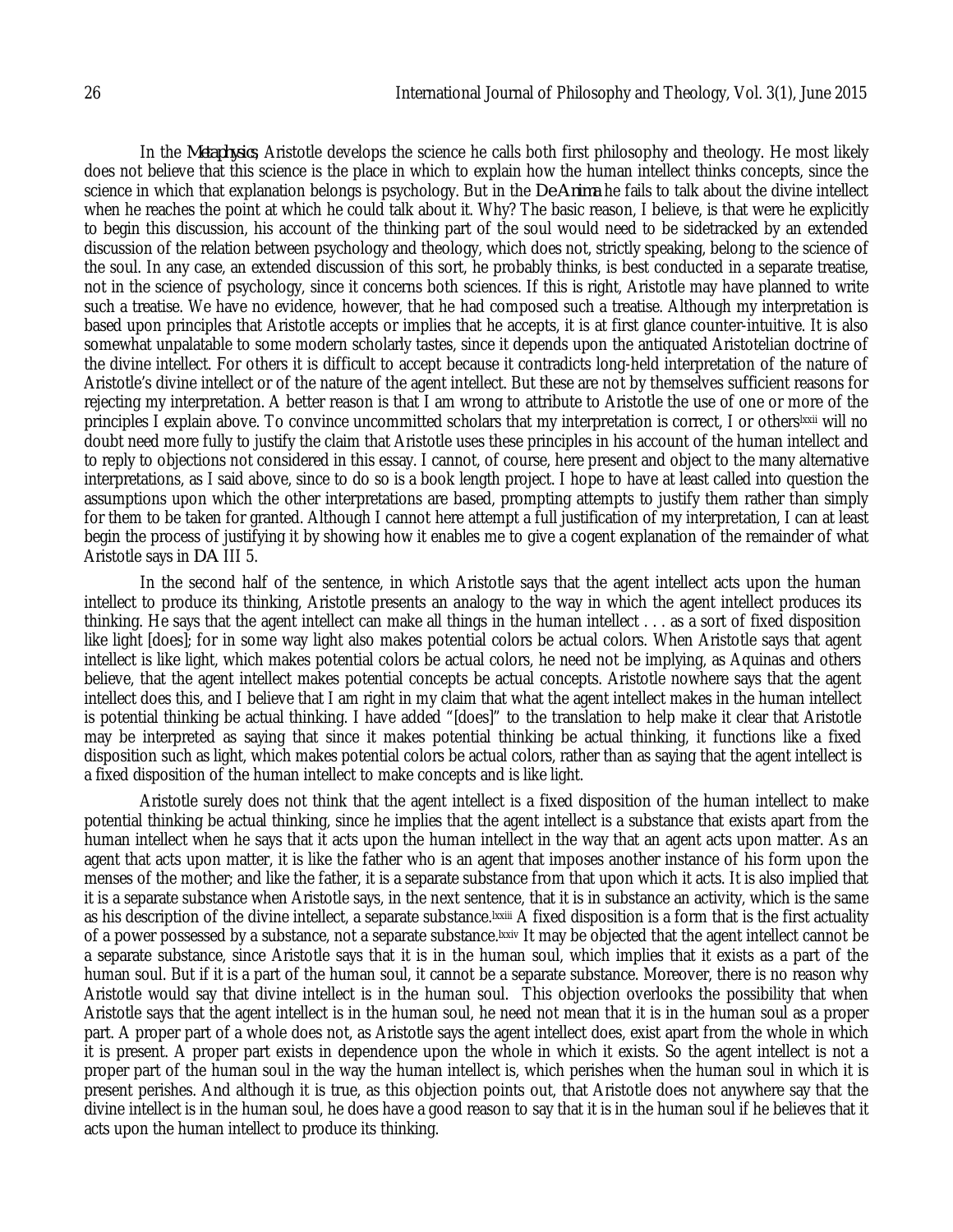Aristotle says that the divine intellect is, just as the human intellect is, in the human soul, since it then makes better sense of the idea that it can act upon the human intellect. Were they not both present in the human soul when the one acts upon the other, he most likely believes, the divine intellect could not, so to speak, make the "contact" with the human intellect that is necessary for there to be a causal relation between them. Ixxv Analogously, the father could not act upon the menses of the mother, creating a new life, unless the father, through his sperm, makes contact with the menses. It may also be objected that potential thinking is not present in the human soul in the way a potential color is present in its medium, since a potential color can be in its medium even when it is not yet made actually visible by light, but potential thinking is not present in the human soul when it is not yet made actual thinking by the agent intellect. A potential concept is present in the human soul, once acquired, just as a potential color is present in its medium. So Aristotle surely is making an analogy to the agent intellect making a potential concept an actual concept. This objection fails, since the point of Aristotle's analogy is to call attention to the role of an agent making something potential be actual, not to indicate that the things that are potential in the two cases are alike in some respect other than that of an agent making something potential be something actual.lxxvi Finally, it might be objected that if the agent intellect is a separate substance, it would be like fire or a heavenly body that illuminates colors in a medium rather than like light, which is present in the medium. In this case, the objection is based on extending the analogy Aristotle is drawing between light and the agent intellect beyond the intent with which the analogy is being drawn. Aristotle is not suggesting that light and the agent intellect are alike in every respect. They are alike only in respect to the effect they produce upon that upon which they act. The analogy is not meant to extend beyond the circumstance that the air or water in which a potential color is present is made to be an actual visible color by light. In the same way, a potential thinking in the human intellect is made to be an actual thinking by the agent intellect. That the agent intellect can exist apart from the human soul is irrelevant to the point of the analogy. It is sufficient that it exists, albeit not as a proper part, in the human soul when it acts.

But I still need to explain what Aristotle means when he says that light makes potential colors be actual colors and what the analogy shows about how the agent intellect making potential thinking be actual thinking. The explanation is straightforward. In *DA* II 7, where Aristotle explains what light is and how it is related to color, he does not say that light makes potential colors be actual colors. What he says is that if a color is to be visible, exavii a medium (such as air or water)lxxviii in which a potentially visible color must exist if it is to affect the eyes, must be caused to be transparent by the presence in it of light cast by fire or a heavenly body. In this case, a potential color is a color not visible because the medium has not been made transparent, an actual color is a color made visible because the medium has been made to be transparent, and the cause of the medium being transparent is light, which makes a potential color be an actual color.<sup>Ixxix</sup> If we use this information to interpret the analogy to the agent intellect making thinking, then potential thinking is the thinking of the human intellect not being actual because the human intellect has not been made aware of itself when it comes to be a concept, actual thinking is potential thinking made actual because the human intellect has been made aware of itself when it comes to be a concept, and of course the cause of the human intellect being aware of itself when it comes to be a concept is the agent intellect.<sup>[xxx</sup>]

It might be objected that I have not correctly explained Aristotle's analogy between how light and the agent intellect make potential things be actual things, since the medium upon which light acts is not what can see colors, but the human intellect upon which the agent intellect acts is what can think forms. This objection overlooks the point of the comparison Aristotle is making, which is that the agent intellect is like light in its role of making what is potential be actual. The comparison does not fail because the medium in which a potential color is made an actual color cannot see the color. The disanalogy upon which the objection is based is to be explained simply by the fact that what the agent intellect causes in the medium is the direct awareness of itself rather than transparency. The comparison Aristotle uses is meant only to explain how the agent intellect causes potential thinking be actual thinking, not to explain what it is that can think. Another objection that might be raised is that light is present in the medium in which a potential color is present, but if the agent intellect is, as I claim it is, a substance that exists apart from the human soul in which potential thinking is present, it is not present in the medium in which potential thinking is present. Therefore, it might be concluded, the agent intellect cannot be a separate substance. This objection overlooks the fact that Aristotle explicitly says that the agent intellect is present in the human soul.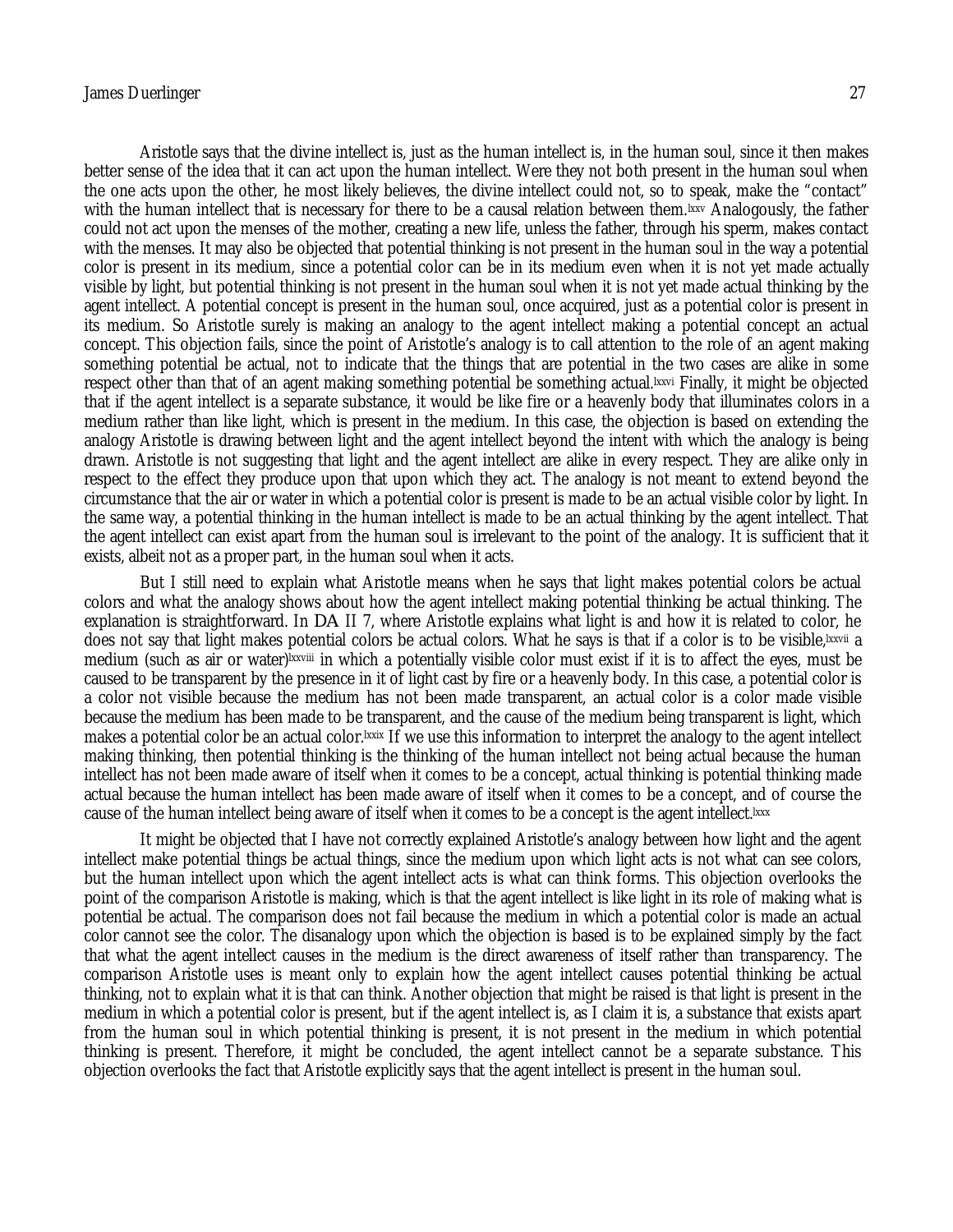If the medium in which a potential thinking is present is the human soul and the agent intellect is present in it, even though not as a proper part, Aristotle can assume, from this point of view, that the agent intellect is present in the medium in which potential thinking is present, just as light is present in the medium in which a potential color is present. After Aristotle says that the agent intellect makes potential thinking be actual thinking in the way that a fixed disposition like light makes potential colors be actual colors, he discusses the agent intellect. The latter intellect is separate, unaffected, and unmixed, and in substance it is an activity Since Aristotle has in *DA* III 4 attributed to the human intellect the characteristics of being separate from, unaffected by, and unmixed with the body,lxxxi and only the agent intellect is in substance an activity, Aristotle seems to be calling attention to similarities and differences between the two intellects. This may be the correct interpretation, but there is another possible interpretation to which I wish to call attention. According to this interpretation, the first three of these characteristics, as they apply to the agent intellect, are not the same as those Aristotle attributes to the human intellect if he believes, as I claim he does, that the agent intellect is the divine intellect. If this is correct, Aristotle means to be mentioning only characteristics that are distinctive of the agent intellect. So what Aristotle may be implying is that the agent intellect, unlike the human intellect, is separate not only from the body in the way the human intellect is, but also separate in existence from the human soul in which it is present, since it continues to exist after the human soul ceases to exist.lxxxii Moreover, since it is separate in existence from the human intellect, the agent intellect is not affected in the ways in which the human intellect is affected when it comes to be a concept, when it changes from not thinking a concept to thinking the concept, and when it changes from thinking a concept to not thinking the concept. Since change is an effect produced in the matter of sensible things by an agent acting upon it, and both the human intellect and the agent intellect are not present in matter, neither is affected in the sense that it is changed in the way the matter of sensible things is changed.

But the agent intellect does not even change in the sense that an agent changes when it begins to act on the matter of sensible things and ceases to act upon this matter. For Aristotle seems to believe that only agents present in the matter of sensible things change in this way when they act and cease to act upon this matter, and the agent intellect present in the human soul is not present in such matter.lxxxiii If the agent intellect is the divine intellect, it is unmixed not only with a body, as the human intellect is, but also unmixed with the human soul in which it is present, for in spite of being present in the human soul, it is not a proper part of the human soul in the way the human intellect is. Finally, regardless of how the first three characteristics are interpreted, it is clear that Aristotle is pointing to a difference the agent intellect has to the human intellect when he says that the agent intellect is in substance an activity in the sense that its essence is an activity. Aristotle saying that the agent intellect is in substance an activity is a clear indication not only that he believes that it is a separate substance,lxxxiv but also that he believes that it is the divine intellect, whose substance, Aristotle also says, is an activity.<sup>Ixxxv</sup> The essence of the human intellect, by contrast, is its potentiality to think a concept it comes to be because the agent intellect causes it to be aware of itself when it comes to be the concept. In the next sentence, Aristotle seems to be explaining whylxxxvi the agent intellect possesses the four characteristics he has just said it possesses. For what acts is always revered more than that which is acted upon, and the source [of the form possessed by matter] than the matter [that receives a form from this source].

What Aristotle means to be saying is not clear to me, since an agent always being revered more than the matter upon which it acts cannot be why the agent intellect is separate, unaffected, unmixed and in substance an activity. A line may have been dropped from an early text of which the texts we have are descendents and in that text he had said that the intellect, that is separate, unaffected, unmixed and in substance an activity, is more revered than the human intellect,lxxxvii and here he explains why. Another possibility is that the Greek word I have translated as "revered more" was mistakenly substituted for another word that occurred in an earlier lost text. The most likely possibility, however, is that he is merely explaining a sign of the fact that the agent intellect possesses these characteristics. Why Aristotle bothers to say that the agent intellect is always revered more than the human intellect is also not clear to me. My best guess is that he assumes that the agent intellect is the divine intellect and he himself has more reverence for the divine intellect as an agent than for the human intellect as its patient.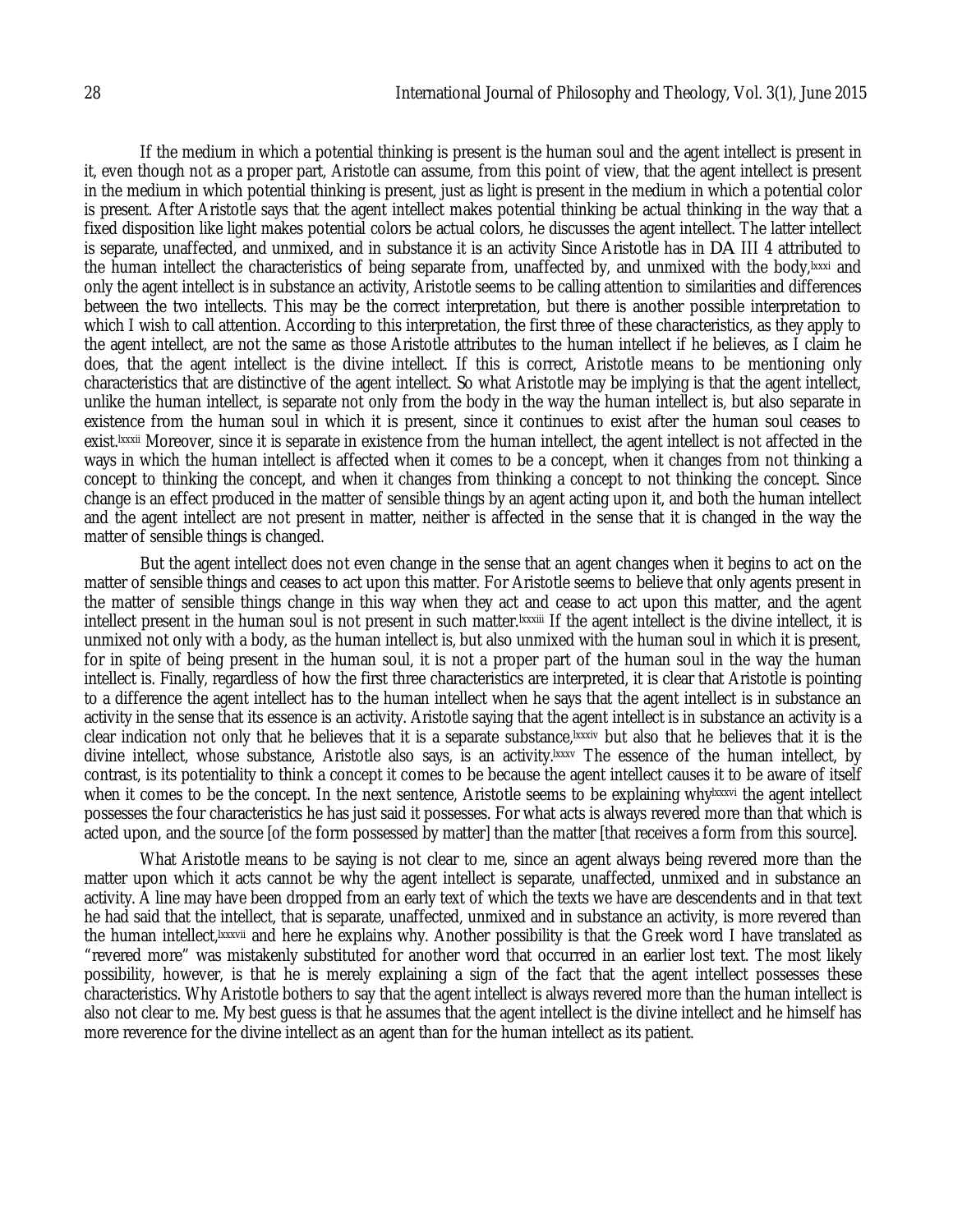His reverence of the divine intellect is evident from the account of it in *M* XII 6–10, where he says (i) that its eternal activity is like the best thinking activity of which we can have but for a little while, [xxxviii (ii) that it is because of its activity that "being awake, sensing and thinking are most pleasant,<sup>[xxxix</sup> (iii) that it thinks itself, as our intellects do when they are the same as their intelligible objects,<sup> $x$ </sup> (iv) that its activity, which is that of God, is a life that is the best and eternal,xci (v) that even though its thinking of itself, unlike the incidental thinking of itself in which the human intellect engages, is not incidental to it, in both the intellect is the same as what it thinks,<sup>xcii</sup> and (vi) that the primary instance of goodness is that of the divine intellect and the goodness in the order of the sensible world is a secondary instance.xciii

What Aristotle says in (i), (ii), (iii) and (v) also lends support to my claim that the agent intellect is the divine intellect. In the next two sentences of *DA* III 5, as in the prior two, Aristotle does not fully express the meaning of what he writes, and his reason for saying what he does with these sentences is again unclear until we see that his use of the sentences presupposes that the thinking of the human intellect is actually what the thinking of the agent intellect is potentially. In my translation, I have inserted in brackets what is needed in order to help the reader to understand what I believe to be the fuller meaning of what he writes. Actual knowledge [of a thing] is the same as the thing [it knows]. But potential knowledge [of a thing] is prior in time [to actual knowledge] in the one [the human intellect]. It is not, in general, prior in time [to actual knowledge, unless the agent that produces actual knowledge in the human intellect sometimes thinks and sometimes does not]. But it does not sometimes think and sometimes not. Actual knowledge is an intellect actually knowing a thing it knows by virtue of thinking it, and potential knowledge is an intellect possessing knowledge not being used. When Aristotle says that actual knowledge is the same as the thing it knows, he means that when an intellect possesses actual knowledge, what it knows is the same as itself. In the case of the agent intellect, it is clear that what the intellect knows is the same as itself, since it does not know anything else. In the case of the human intellect, what the intellect knows is also the same as itself, since it knows itself when it knows a thought it comes to be.xciv So Aristotle is at first calling attention to a similarity between the agent intellect and the human intellect. In what follows, I will suggest, he will imply that the divine intellect actually knowing itself is the cause of the human intellect actually knowing itself.

When Aristotle then says that the potential knowledge of the human intellect is prior in time to its actual knowledge, he is alluding to a difference between the human intellect and the agent intellect, since the agent intellect does not possess potential knowledge and the human intellect does. When Aristotle says that potential knowledge is not, in general, prior in time to actual knowledge, he implies that potential knowledge is not always prior in time, since the agent intellect is without potential knowledge and it is the cause of the actual knowledge of the human intellect. That the agent intellect, unlike the human intellect, is without potential knowledge is shown by the fact that it does not, as the human intellect does, sometimes think and sometimes not think. So here he points to a difference between the agent intellect and the human intellect, though he does not explain why he calls attention to the difference. Why does Aristotle call attention to the difference? The reason he calls attention to the difference can be gathered from what he says in *DA* III 7, where he repeats the first three sentences of the passage I just translated, but replaces its fourth sentence, that "it [the agent intellect] does not sometimes think and sometimes not," with the sentence that "for all things that come to be [are things that] come to be from things that actually are."xcv In *DA* III 7, Aristotle replaces the fourth sentence with this one because he uses the example of how actual knowledge is related to potential knowledge to illustrate the principle that "all things that come to be [are things that] come to be from things that actually are," which he applies, in the next sentence of *DA* III 7, to the coming to be of forms in the sensing part of the soul. He says that what the sensing part of the soul is, potentially, is caused actually to be by a sensible form that is actually what the sensing part of the soul comes to be. The idea is that a form that comes to be in the sensing part of the soul comes to be from a form that actually is.

Although in the last sentence of the passage just translated from *DA* III 5, Aristotle does not state the principle that all things that come to be are things that come to be from things that actually are, $xcvi$  he is assuming its applicability and implying that although potential knowledge in the human intellect is prior in time to its actual knowledge, actual knowledge is not, in general, prior in time to potential knowledge, since what the knowledge of the human intellect is, potentially, is caused actually to be by the actual knowledge of the agent intellect, which does not sometimes think and sometimes does not think.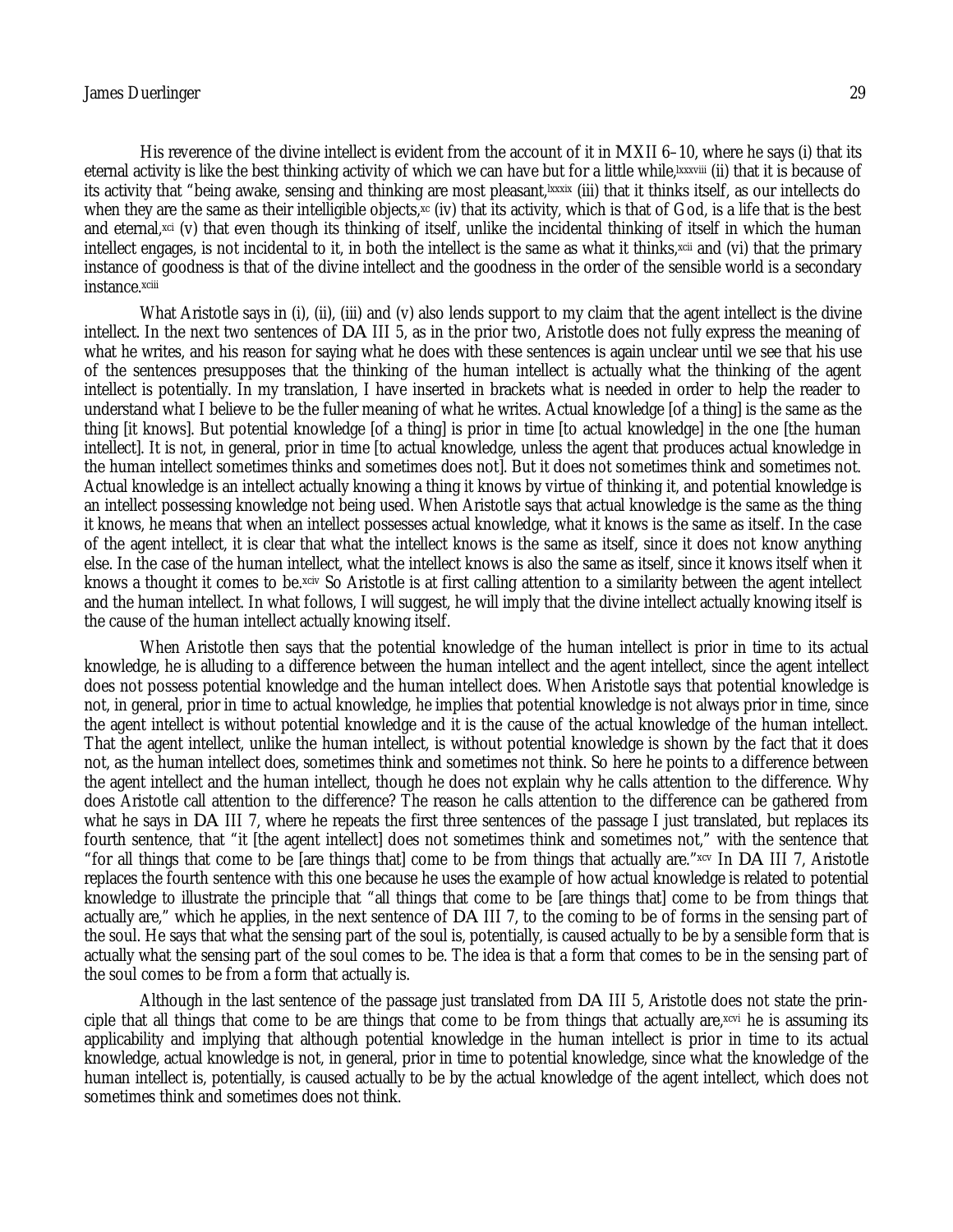The actual knowledge of the agent intellect is the thinking of itself, and the potentiality of the human intellect to possess this actual knowledge, the thinking of itself, is caused to come to be by the actual knowledge of the agent intellect, which is the thinking of itself. That the agent intellect produces the actual knowledge of the human intellect is what I have included in the bracketed part of my translation above in order to explain why it is said that the agent intellect does not sometimes think and sometimes not think. Hence, in this passage, Aristotle is justifying, albeit somewhat obscurely, his prior claim that the agent intellect causes the potential thinking of the human intellect to come to be actual thinking by causing it be thinking itself. The agent intellect's actual knowledge/thinking of itself is the cause of the human intellect's actual knowledge/thinking of itself. The fact that my interpretation establishes the relevance (as well as the placement) of these sentences in *DA* III 5, is a powerful confirmation of the whole of my interpretation of *DA* III 5.

Moreover, Aristotle also implies, when he says that both actual knowledge and potential knowledge exists in the human intellect and that its potential knowledge is made actual by the actual knowledge of the agent intellect, that the question Aristotle raised in *DA* III 4, about why the human intellect does not always think, has been answered, although without an explicit statement of it being the answer to the question. In first part of the next sentence, Aristotle explains an important difference between the agent intellect and the human intellect. This difference is explained in terms of what happens when the agent intellect is separated from the human soul at the time of death: at that time the agent intellect is still the very thing it is by itself, and by implication, the human intellect is not still the very thing it is by itself, a power to come to be a concept of a form when an image containing the form is present and to think the concept when caused to do so by the agent intellect, since it ceases to exist. The difference is that the agent intellect alone is immortal and eternal. It [the agent intellect] is the very thing it is by itself when it is separated [from our souls], and this alone is immortal and eternal . . . What the agent intellect is by itself is an intellect that thinks itself. It remains the very think it is by itself when it is separated from our souls. It is immortal and eternal, while our human intellects, at the time of our death, cease to exist. The comment that this intellect alone is immortal and eternal seems to be made to point out a difference between the agent intellect and our human intellects. The fact that our human intellects, like the divine intellect, think themselves when they have actual knowledge, does not imply that they are, as the divine intellect is, immortal and eternal. When we die, our human intellects can no longer think themselves, since they cease to exist when our souls ceases to exist, but the divine intellect in our souls continues to think itself, since it is immortal and eternal. Aristotle is also implying that the divine intellect's action of causing thinking in our human intellects is not part of its nature. It is not part of the nature of the divine intellect to cause our intellects to think any more than it is a part of its nature to be the end for the sake of which living things engage in their most characteristic activities.xcvii Its nature is to think itself.

The last part of the sentence, the first part of which is translated above, eliminates a misunderstanding that may arise from the statement that the agent intellect alone is immortal and eternal. The bracketed portions in the translation are my educated guesses concerning what is meant.. . . but we do not [after death] remember [what we have thought during our lives), since this [immortal and eternal intellect] is unaffected [when we think], while the intellect that is affected perishes, and without this [affected intellect], [after death] there is nothing that thinks [what we have thought during our lives]. What is said in this part of this sentence, which is the last sentence of *DA* III 5, may reasonably be interpreted in a number of different ways. The interpretation I favor is that Aristotle notices that his claim, that only the agent intellect is immortal and eternal, might lead us to suppose that after death we can remember what we have thought during our lives, since he said that the agent intellect is in our souls and he has not explicitly said that the agent intellect is the divine intellect or that it thinks only itself. Although he has said that the agent intellect does not sometimes think and sometimes not think, he has not explained that it does not sometimes think and sometimes not think because by its own nature it thinks only itself. So it might be thought that Aristotle has committed himself to the view that we can remember what we have thought in this life after death, since this part of our souls is immortal and eternal.

Aristotle is pointing out that even though the part of the human soul that must be present if the human intellect is to think the concepts it comes to be is immortal and eternal, we do not after death remember what we have thought during our lives. We do not remember what we have thought during our lives, he says, because the intellect that is immortal and eternal is unaffected when we think, while the intellect that is affected perishes at the time of death, and without the intellect that perishes, after death there is nothing that can think what we have thought during our lives.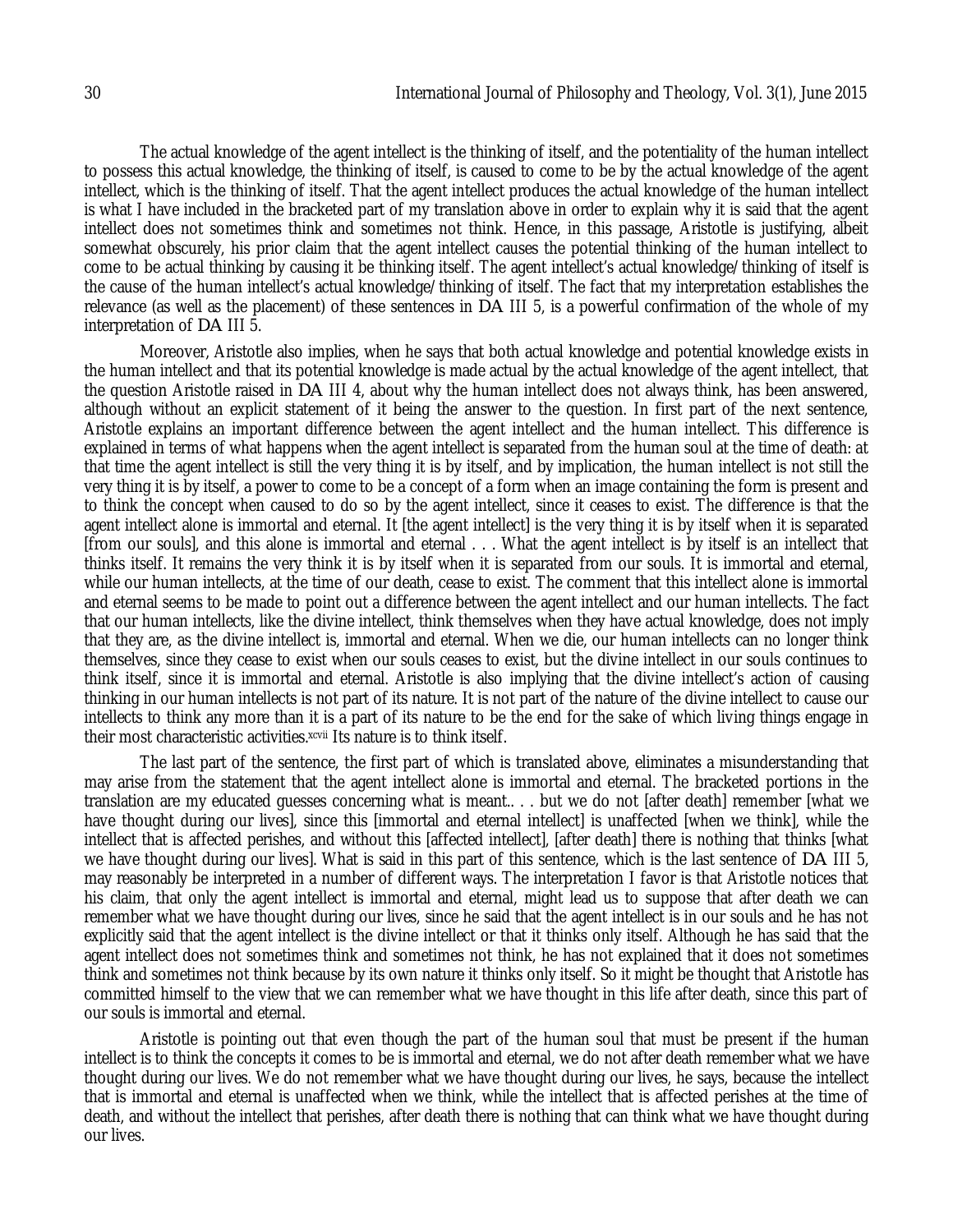In making the point that we do not after death remember what we have thought during our lives, Aristotle explicitly cites a difference between the agent intellect and the human intellect previously only implicit: the agent intellect is unaffected by what the human intellect thinks, while the human intellect is affected. Xcviii What Aristotle says in this last sentence of *DA* III 5, he has already said, in *DA* I 4,xcix but in a provisional way. He says there that the intellect, which in *DA* III 5, he identifies as the intellect that acts upon the human intellect, "seems to come to be in us as a sort of substance and to be indestructible." First he claims that even though, when we are old or drunk or sick, our thinking loses its strength, it is not because this intellect is affected, but because what possesses the intellect is affected. Then he claims that when what possesses this intellect has perished, there is nothing that remembers or loves, since memory and love belonged to what possessed the intellect and "has perished, while the intellect is perhaps something more divine and cannot be affected" when we are old or drunk or sick.<sup>c</sup>

Although Aristotle does not, as far as I know, anywhere in his treatises, identify us with the agent intellect, he comes closest when he says, in *NE* X 7<sub>,ci</sub> that we should not pay attention to those who would have us, since mortal beings, think of mortal things, since we should "make ourselves immortal so far as we can."cii He says that if the intellect is divine, then life according to it is divine in comparison with human life. Far from being an endorsement of the view that we are the agent intellect in ourselves, what Aristotle says implies that we are not the agent intellect, since he says that we are mortal beings, and in *DA* III 5 he clearly distinguishes us from the agent intellect. Life according to the divine intellect in our souls is simply a life of contemplation. When Aristotle says that we should "make ourselves immortal so far as we can," I doubt that he means anything more than that when we think, our intellects come to be like the agent intellect insofar as they partake, so to speak, in the divine thought by virtue of thinking themselves when we think. He is not implying that the human intellect might be able somehow to merge with the divine intellect, since he never alludes to this sort of yogic accomplishment, which in India was a commonplace. On the other hand, his teacher, Plato, may have thought this sort of thing possible, since he belonged to the tradition of Greek thought that sought the union of our intellects with the divine. But even if Aristotle, who rejects this part of Plato's philosophy, retains the language of becoming like the divine, he surely changes its meaning. For it is clear that he rejects the part of Plato's philosophy that includes the pre-existence of the human soul in the divine world, the fall of this soul from that world, the human soul regaining its place in the divine world, and the omniscience of the divine intellect.

Although in *DA* III 4–5 Aristotle argues that the divine intellect is present in our souls and causes their human part to think the forms it comes to be, he does so in a way that avoids the Platonic views that the forms the human intellect comes to be exist apart from matter as ideas in the divine intellect, that it became these forms prior to our birth, and that our sense-perception of the moving images of the forms created by the divine intellect occasions the recollection of these forms. He avoids these views, in spite of agreeing with Plato that what the human intellect thinks are forms, that the forms, as thought, are without matter, that there is a divine intellect, and that the divine intellect is present in our souls and causes our intellects to think the forms. The difference that makes the difference here is that Aristotle has developed different accounts of what the divine intellect is and how it acts upon the human intellect that accord with his belief that the forms the human intellect comes to be are forms that exist in the matter of sensible substances.ciii These different accounts enable him to replace Plato's rationalist theory, that the concepts employed by the human intellect to think about the sensible world are recollections of separately existing forms present in the divine intellect, with the empiricist theory that they are concepts of forms present in matter.

Aristotle does this while avoiding the implicit radical empiricist theory of Protagoras, which Plato seems to have believed is based on Heraclitus' denial of the existence of forms present in matter and led Protagoras to infer that concepts both arise from and represent our ever-changing sensings of matter in motion.civ Finally, unlike Plato's divine intellect, which is an agent that looks to the good, and imposes, because it is good, order upon the unruly motions in the receptacle of becoming by employing its ideas as exemplars for the order imposed, ov Aristotle's divine intellect is both the good for the sake of which living things engage in their most characteristic activitiescvi and the agent present in our souls that imposes its own form upon the human intellect so that we can, whenever we wish, think forms present in matter by thinking the concepts of forms we have acquired by means of sense-perception.cvii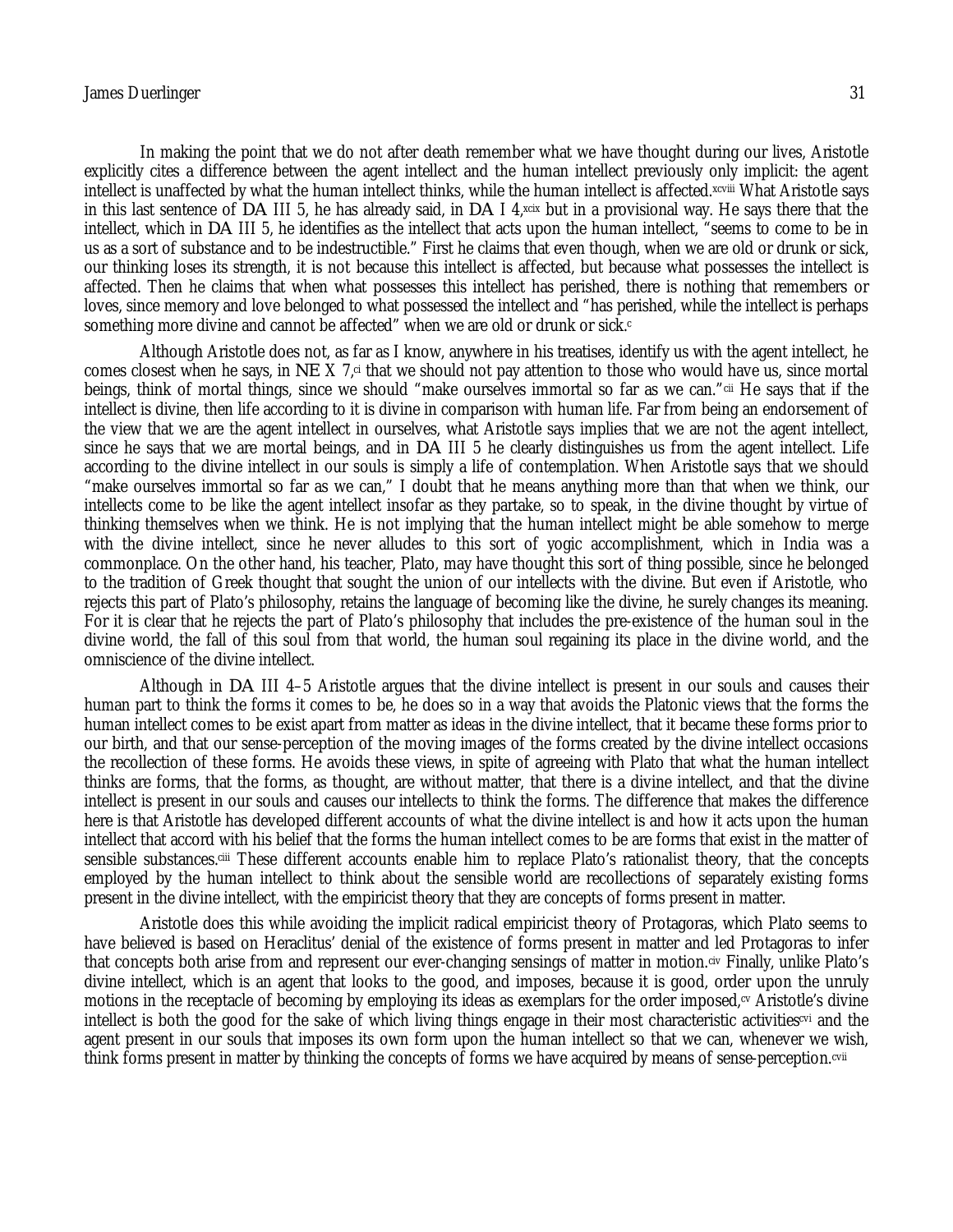ii For instance, Aristotle follows the practice of often omitting, from a sentence, a word or phrase that occurs in a previous sentence when he assumes that its use is understood. I believe, as most other commentators do, that works in which such practices are common are concise statements of what he discusses in his talks to students. The compression in DA III 5 is extreme, which suggests that it contains mere notes rather than an abbreviated statement of claims.

iii I am addressing this essay to non-specialists who may not have knowledge of Greek. For this reason, I do not pepper my text and notes with citations of Aristotle's Greek. What I have to say about Aristotle's account of the human intellect in DA III 4–5 should be of interest to all who seek an understanding of his philosophy as a whole, and I prefer not to alienate readers without knowledge of Greek. However, in the few cases where the points I make require a reference to Aristotle's Greek terms, I will transliterate them.

ivDA III 4 (429a10−3).

<sup>v</sup> An indication that Aristotle here says that in DA III 5 he is explaining how thinking comes to be is that, at the beginning of DA III 5, he does not announce a new topic, and begins DA III 5 with epei d', which shows that it is a continuation of DA III 4.

vi Aristotle includes in thinking the use of a concept to apprehend an intelligible object and the combining concepts to say something about a subject. In DA 4–5 Aristotle is concerned only with how the human intellect uses a concept to apprehend an intelligible object.

viiAtDA III 4 (429b10-19) distinguishes fleshfrom its essence and raises the question of whether flesh and its essence are discriminated by different faculties or by the same faculty differently disposed to each because the intellect can conceive both flesh and its essence.

viii) At DA III 4 (429a15–18) Aristotle says that the thinking part of the soul "should be capable of receiving a form and be potentially such as that [form]" rather than be potentially the form itself, where being such as the form is being a likeness of it. ix See DI 16a5.

<sup>x</sup> The term, noēma, in its generic meaning is a thought, whose specific meanings are a concept and a combination of concepts. See DI 16a10, DI 16a15 and DA 430a29. A concept is a thought that is without falsity and a combination of concepts is a thoughtthat is true or false. In DA III 4–5 Aristotle discusses only how the human intellect forms and uses a concept. In DA III 6 he discusses how the human intellect combines concepts.

 $x$ iDA III 4 (429a21–2).

xii In DA III 4 (429b10ff) Aristotle distinguishes flesh from the essence of flesh and raises the question of whether they are conceived by different faculties or by the same faculty differently disposed to each. Flesh is an example of an intelligible object that is not an intelligible form and the essence of flesh is an example of its intelligible form. An intelligible form is a universal the human intellect by nature predicates of many things that are composites of form and matter, and the form of an intelligib

le object is its essence. The essence of an intelligible object causes, by its presence in many things, the human intellect to predicate the intelligible object or universal of the many things. In M VII 10 Aristotle discusses the difference between how the unity of intelligible objects and their essences are reflected in their definitions.

xiii At DA III 9 (432a15–6), Aristotle classifies thinking and sensing as the two ways in which a soul discriminates forms. What I call, on his behalf, simple thinking, Aristotle believes to be contact of the human intellect with an intelligible form in the world. See M IX 10 (1051b24). In DA III 6 (430a29), Aristotle contrasts simple thought with complex thought, which is thought in which concepts already formed are combined. The object of complex thought is divisible in the sense that, in it, at least one thing is said of another.

xivAt the beginning of DA III 6 (430a26–7), Aristotle calls this the thinking of an indivisible thing (i.e. an intelligible form) and says that it is without falsity.

xv I base this idea on his view that in the definition of an intelligible form one thing is not said of another. See, for instance, M VII 4 (1030a11). If the form of a human being is being a rational animal, the form is indivisible because being rational is not said of an animal and being an animal is not said of that which is rational. By contrast, being a tall human being is not an indivisible form, since tall is said of a human being.

xvi See DA III 6 (430a27–8).

xvii Aristotle makes the distinction at DA III 4 (430a2–9). He refers to a form that is not present in matter at DA III 4 (430a3) as an intelligible object without matter. This intelligible object, he implies, as I will explain below, is an intellect that thinks itself, as opposed to an intelligible object that is thought by something else. As such, it seems to be neither a potential intelligible object nor an actual intelligible object of the sort a form present in matter is. The divine intellect is surely the primary instance of a form not present in matter, the human intellect that comes to be a concept, I suggest here, a secondary instance of such a form, and the substantial and incidental forms of particular sensible substances are examples of forms present in matter.

 $\overline{\phantom{a}}$ **Notes**

<sup>i</sup> In this essay, I use "C" to refer to Categories, "DA" to refer to De Anima, "DI" to refer to De Interpretatione, "DM" to refer to De Memoria, "EE" to refer to Eudemian Ethics, "GA" to refer to Generation of Animals, "M" to refer to Metaphysics, "NE" to refer to Nicomachean Ethics, "P" to refer to Physics, "PA" to refer to Parts of Animals, and "PostA" to refer to Posterior Analytics. The edition of the Greek text of the De Anima I use for my translation and interpretation is W.D. Ross' Aristotle De Anima (Oxford: Clarendon Press, 1961).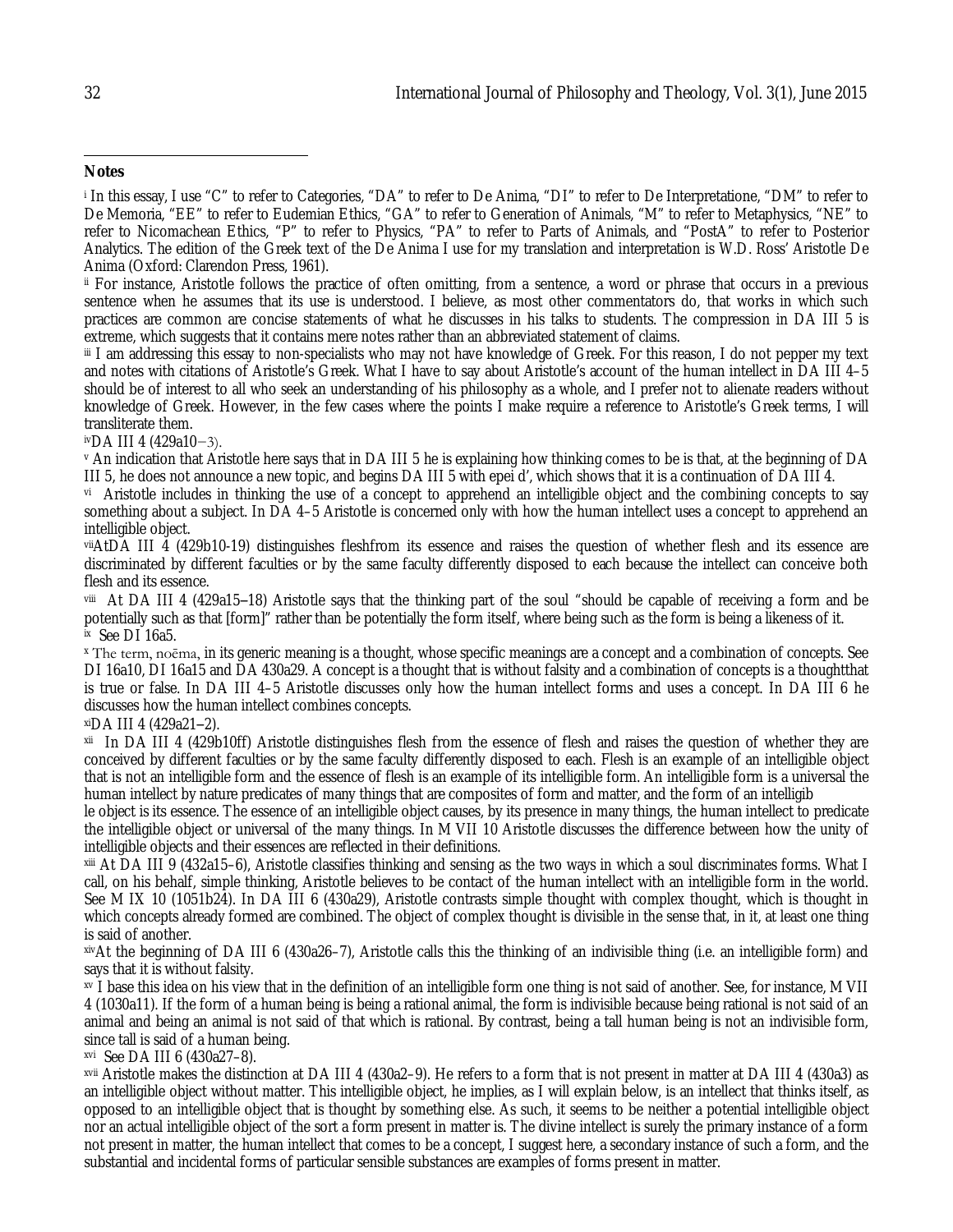### James Duerlinger 33

 $\overline{\phantom{a}}$ 

xviii See DA III 4 (430a5–6). A potential intelligible object seems to be a potential universal that becomes an actual universal when it is thought by the human intellect. In PostA II 19, where Aristotle says that a universal in things makes a stand in the human soul in dependence upon sense-perception, the meaning seems to be that present in particular things is a potential universal that comes to be an actual universal when it is thought by the human soul. One way in which Aristotle opposes Plato's theory of forms is to deny that actual universals exist outside the human intellect. This way of opposing Plato's theory is based on the assumption that Plato's forms are actual universals present in particular things.

xix Aristotle posits the existence of celestial intellects in M XII. Like the divine intellect, they are always thinking.

xx Aristotle believes that the divine intellect, which is a form without matter, thinks only itself ; he implies, in M XII 8 that celestial intellects, which are forms without matter, think only the divine intellect and in imitation of what they think they cause their celestial bodies to engage in perfect circular motion; so he believes that only the human intellect thinks forms present in matter without their matter.

xxi Aristotle no doubt also believes that the human intellect can think a form that is not present in matter, but he does not discuss this sort of case in DA III 4−8. So I will not discuss how he reconciles this belief with his empiricism.

xxii See M IX 10 (1052a1, 1051b25, 1051b31–3, and 1052a1). But in M V 4 (1027b28–9) Aristotle says of this thinking that there is neither truth nor falsity.

xxiii See DA III 7 (431b1).

xxiv Since a concept in the human soul is a form present in matter without its matter, and the human intellect thinks the form in the image by thinking the form without its matter, the human intellect thinks a form in an image by thinking the concept of the form in the image.

xxv See DA III 7 (431a16−7).

xxvi See DA III 8 (432a4−14). Aristotle also says that the first concepts are different from images.

xxvii There are many questions we might raise concerning what Aristotle might say about the number of images associated with any one concept, about the exact circumstances under which one or more images gives rise to a concept, about how, since any given image contains numerous forms, a concept of one of these forms arises rather than of any of the others, about how different images, either at different times on one person's life, or present in different souls, give rise to the same concepts, and other such questions. I will ignore all such questions because the answers do not seem to be pertinent to the answers Aristotle might give to the questions we have about what he says in DA III 5.

xxviii The human intellect comes to possess concepts in the way in which matter comes to possess forms rather than in the way a composite of form and matter comes to possess forms. Before the human intellect comes to possess concepts, according to Aristotle, it is the mere the potentiality of the human soul to think concepts, which it cannot think without coming to possess the concepts it thinks.

xxix That a thought represents the way in which forms in matter are combined does not mean that in matter they are, as present in matter, distinct from one another, since some forms are inseparably combined in matter, and others are not. Aristotle also speaks of concepts being separated from one another when thoughts express one thing not being combined with another.

xxx That the human intellect is the same as what it thinks is what Aristotle means at DA III 4 (430a4) and DA III 7 (431b18). xxxi See DA III 4 (429a24).

xxxii We may assume that after the human intellect comes to be a concept of a form by thinking it, it remains the same concept that is later used later to think, even if knowledge of the definition of the concept is acquired.

xxxiii A causal condition for a sensible form to produce a sense-impression, for instance, is the working condition of the relevant sense-organ, and this is not, of course, a causal condition for an intelligible form in an image to produce a concept of the form.

xxxiv See PostA II 19 (99b32–100b7). Aristotle says that we have an innate discriminating power called the sensing part of the soul, which when activated gives rise to sense-impressions, from which when retained [as images] memories arise, from which experiences arise. In experiences, he seems to say, universals are stabilized in the soul. He says that the first universal makes a stand in the soul when we sense an individual, since the sensing "is of the universal." Then other universals make a stand, and this process continues on until a generic universal makes a stand. Aristotle concludes that "we must come to know the primary things [universals] by induction, since it is in this way that sensing also produces in us the universal." In things, universals are forms in matter, and in the human soul, we may assume, universals are concepts of forms in matter. Aristotle does not discuss the role of discourse and other causal factors that come into play when concepts are being learned.

xxxv See DA III 3 (427b17−21).

xxxvi To make it clear that the word here is eidōla, often translated as "image," rather than phantasmata, and that the sort of images to which he refers are sensible images, I have added "sensible" to "images." Above I refer to the images that are the content of the act of the imagination simply as "images."

xxxviiThat it is an image that is brought before the human intellect is confirmed by what Aristotle says at DM (449b31–450a23), where the analogy is to drawing a diagram.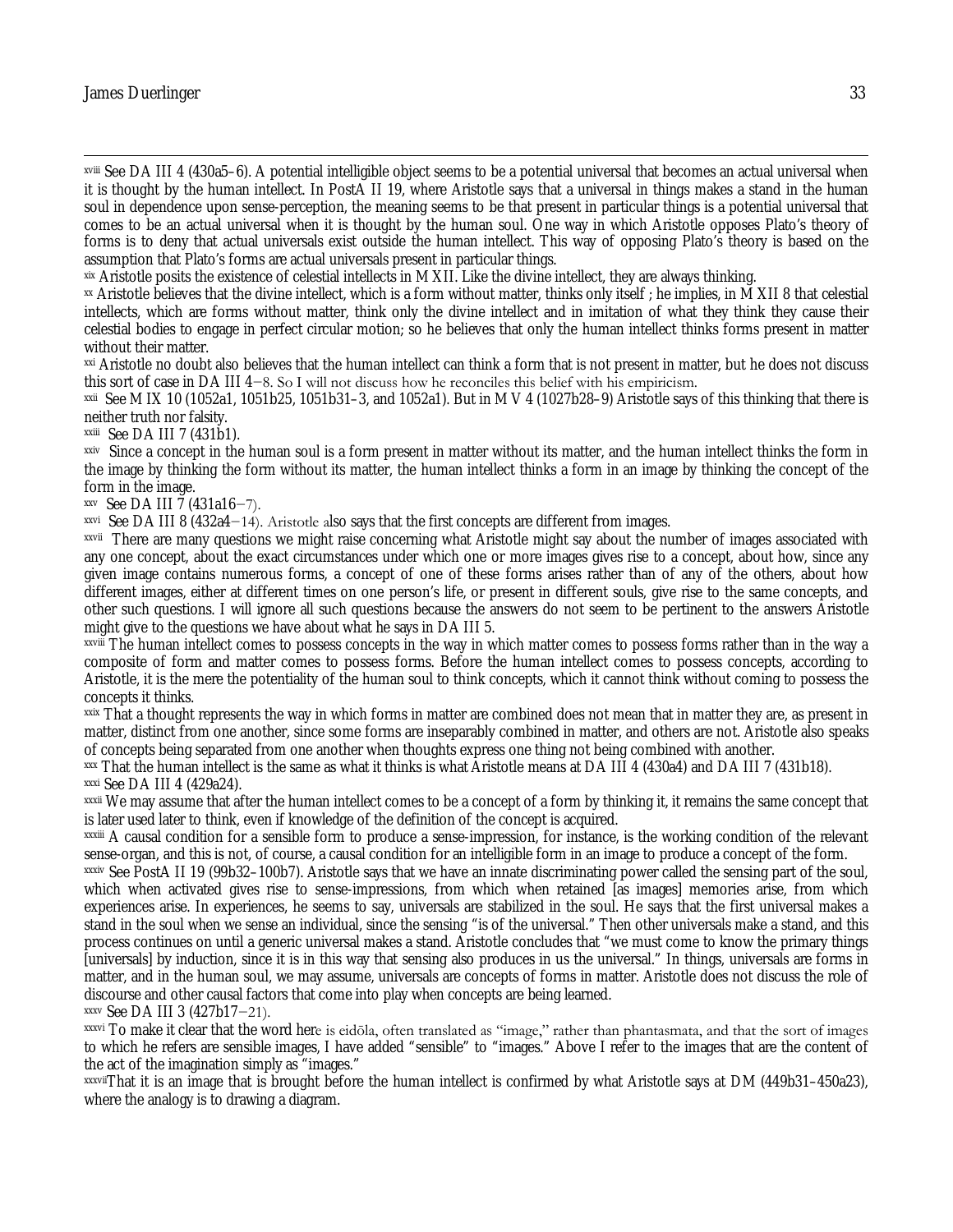xxxix Aristotle says nothing explicitly about how the human intellect comes to be a concept. Since in DI 1 (16a3–16) Aristotle says that words are primarily signs of affections of the soul (i.e. concepts), which are likenesses of the things to which the words refer, he probably believes that the human intellect comes to be concepts in the context of words being learned. The things he says in PostA II 19, M I 1 and P I 1 do not seem to me to be very helpful. The fact that Aristotle did not attempt to explain how exactly the human intellect comes to be a concept of a form present in an image is what enables Aquinas and others to believe that in DA III 5 Aristotle posits an active power of the mind that causes concepts of forms to be present in the passive intellect.

xl See DA II 4 (415a24−415b7).

xliCompare GA II 1 (731b18–732a12). Also see NE VII 13 (1153b32) that all things by nature have something divine in them. In EE VII 14 (1248a26–7) he says that God is the beginning of motion in the soul, as it is in the universe.

xlii See M XII 9 (1074b35−6).

xliii There is, of course, also the thinking that involves the combining of concepts to form thoughts that are true or false. I will ignore here this sense in which the human intellect thinks as a form of thinking that exists in dependence upon thinking a form present in matter without the matter in which it is present.

xliv Aristotle explains the idea of related senses of a term is at M IV 2 (1003a33–b11), where he explains the related senses of "being." For another use I think he makes of related senses of a term, see my "Predication and Inherence in Aristotle's Categories," in Phronesis 15, 1970, 179−202.

xlv See M IV 2 (1003a16–8), where, after Aristotle has introduced his view of other senses of a term being derived from its basic sense, he says that every science (which would include psychology, a part of physics) "is concerned mainly with what is first, both as that upon which the others depend, and as that through which the others are named." Also see M XII 7 (1072b1), where he says that "that which is first is always the best or by analogy so" among opposites. Conceptual thinking as other-awareness and self-awareness, perhaps Aristotle construe as opposites, and if so, since the thinking of the divine intellect is first, and so the best, the thinking of the human intellect would depend upon that of the divine intellect. Compare M II 1 (24–32).

xlvi At the beginning of DA III 9 (432a15–6) Aristotle divides the power of the soul to discriminate objects into the power to think them and the power to sense them.

xlvii Although I believe Aristotle alludes to the divine intellect at DA III 6 (430b24–6 and 33) and at DA III 7 (441b17–9), I will not defend this belief here, since I am concerned only with DA III 4–5.

xlviii This is how, in DA II 5, Aristotle explains an affection of the complex of form and matter. He says at 417a16 that the human intellect is changed to a fixed disposition [to think a form] and a nature. Because he has already explained this, he does not elaborate the point again in DA III 4.

xlixSee DA III 4 (429a13−8). Aristotle, I believe, thinks that just as the sensing part of the soul senses a sensible form that is present in matter by means of a sense-impression of the form within itself, so the thinking part of the human soul thinks an intelligible form that is present in matter by means of a concept of the form within itself. The sense-impression, however, exists both in a sense-organ and in the sensing part of the soul because a part of the sensing part of the soul exists in a sense-organ.

Some commentators believe that for Aristotle sensing is just a physiological change in a sense-organ and others that for him sensing is just a change in the soul, but he clearly believes that it is both. Although Aristotle is not so clear about this, this interpretation reconciles the different things he does say. At DA II 5 (417b20−7), he implies that sense-impressions, like concepts, are in the soul, yet treats them in most of DA II 7−12, as if they are just changes in the sense-organs. He implies that sensing is a discrimination of sensible forms by means of a discrimination of sense-impressions in sense organs when (i) at DA II 12 (424b16−8) he says that smelling, unlike the alteration of the medium undergoes when odors come to be present in it, is a sensing of the odor, and (ii) when he says elsewhere that sensing is an activity of the soul. Compare also P VII 3 (248a6−7), where Aristotle says that alteration occurs not only in sensible things, but also in the sensing part of the soul, which can be interpreted to mean that the alteration is a sense-impression that occurs not only in a sense-organ, but also in the soul. <sup>l</sup> See DA II 12 (424a18–22).

li Compare DA III 2 (427a3−14), where Aristotle discusses the indivisibility of sensing.

lii See DA III 4 (429a18−b29).

liii Aristotle does not explain what he means by a highly intelligible object. What I am saying is the first way in which Aristotle explains the difference between the thinking part of the soul and the sensing part of the soul.

livSee DA III 3 (426a28–b4) and DA III 4 (429a29−b5). Compare DA III 2 (426a28–b4). It is possible that what Aristotle means by an intelligible object that is highly intelligible is a form that exists apart from matter, as opposed to a form that exists in matter. Such is the divine intellect. If this is right, he is saying here that the thinking of a form that exists without matter better enables us to think forms that are present in matter. How exactly it would do this is not clear. Although this may be an allusion to the divine intellect, I am not sure that he does not simply mean, for instance, that knowledge of the axioms of a science better enables us to know the theses of the science.

 $\overline{\phantom{a}}$ xxxviii At DA II 5 (417b22–5), Aristotle says that we can think whenever we wish because things, universally taken, are in a way present in the human soul. In other words, we can think whenever we wish because the concepts being thought are already possessed.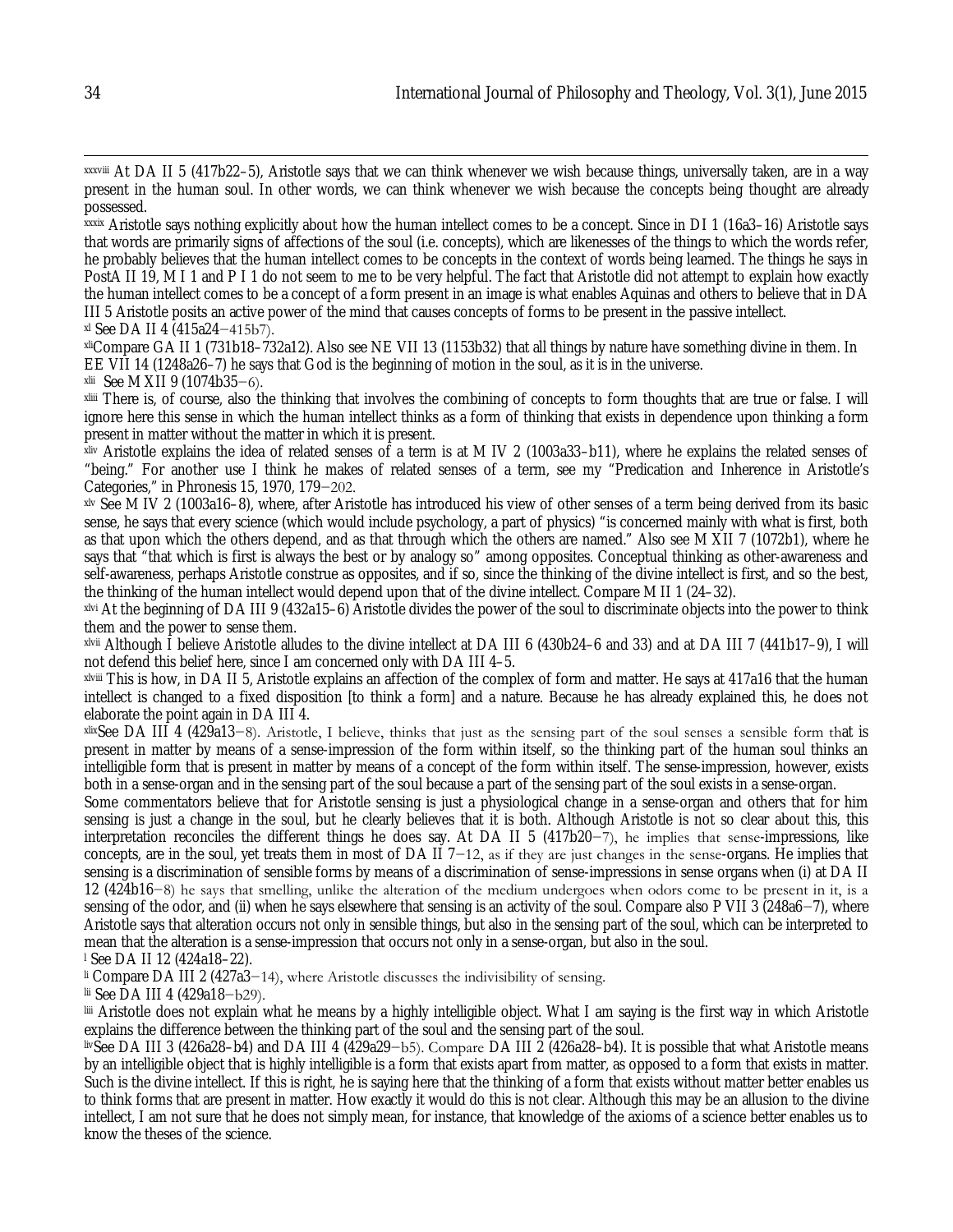$\overline{\phantom{a}}$ lv It is at DA III 4 (429b7) that Aristotle first explicitly says that the human intellect comes to be each of the forms it thinks. He says this in the context of saying that the human intellect acquires concepts rather than in the context of saying that it thinks them. He discussed this in DA II 5.

lvi See DA III 4 (429b5−9). Compare DA II 5 (417a22–b27). Although Aristotle does not explicitly say that he is here distinguishing the thinking part of the soul from the sensing part, we may infer that this is what he is doing, since he has said that in this chapter he is distinguishing these different parts of the soul.

lvii The sense-impression, however, is retained as an image of the object sensed, but this is different.

lviiiSee DA III 4 (429b10−22) where Aristotle says that the thinking power of the soul may be separate from its sensing power or be related to it as a straightened line is related to a bent line. Commentators give different interpretations of this comment. Aristotle says that the power of the human intellect to discriminate the essence of abstracted geometrical form is different from the power to discriminate the geometrical form or is the same power different disposed to each. He generalizes his points by saying, in an obscure fashion, that the human intellect discriminates what is present in matter without its matter.

lix See DA III 4 (429b22−430a9).

<sup>1x</sup> The objection includes the claim that Aristotle has said that the human intellect is simple, which is a reference to his claim that its nature is to be a potentiality.

lxi See DA III 4 (426b27–9).

lxii As ancient and modern commentators have pointed out, what Aristotle says does not express the point he wants to make. So I state in the next sentence the point he does mean to be making.

lxiii See DA III 4 (430a2–3).

lxiv An intellect, as a thing without matter, is a form not present in matter. The human intellect, unlike the divine intellect, is not an intelligible object by its own nature, since it is caused to be an intelligible object by a form present in an image when it acquires a concept. A sign that the human intellect is not an intelligible object by its own nature is that it does not, as the divine intellect does, always think itself.

lxv What Aristotle here calls a thing without matter many commentators interpret as a concept.

lxvi See M XII 8, in which he discusses immovable substances that are responsible for circular motions in the heavens other than those caused by the circular motions of the first heaven. Compare DA II 3 (414b18–9).

lxvii See DA III 4 (430a3–5).

lxviii See DA III 4 (430a6–9).

lxix See DA III 4 (430a5–6).

lxx Since the human intellect does not always think, but the divine intellect always thinks, a complete definition of the human intellect, which distinguishes it not only from the sensing part of the soul, but also from the divine intellect, would include an explanation of why it is not always thinking.

lxxi Notice that the divine intellect being a cause of both the motions of the first heaven and human thought does not cut across the boundaries of two separate sciences in the way a common axiom does, since it does not, as an axiom does, belong to all beings qua being. See M IV 3 (1005a24).

lxxii Since I have reason to believe that I will not be able to complete the task of fully justifying the interpretation I have outlined in this essay, I hope others will complete it.

lxxiii See M XII 6 (1071b20).

 $laxiv$  A fixed disposition, according to Aristotle, is a first actuality of a power of a substance to act or be acted upon in some way. It is the possession of a form by a substance, as opposed to the form possessed fulfilling its function, which is the second actuality of the power. It is, for instance, knowledge possessed by one who can exercise the knowledge, which is the form, knowledge, fulfilling its function. It is, as I will explain below, also light possessed by air or water as a form that enables a potential color, which is a color present in air or water that is not made transparent by light, be an actual color, which is a visible color. See C 8 (8b27–9a13), DA II 5 (417b16), DA II 7 (418b20–1), 324b17–8 and M XII 1070a11–2. l.

lxxv The contact, of course, is not the very same thing as physical contact, but of the sort that Aristotle says at M IX 10 (1051b24) the human intellect has with its object when there is simple thought.

lxxvi There are numerous ways in which the analogy between the agent intellect and light breaks down if we demand of it similarity in every respect. Aristotle uses the analogy only to point out a similarity in one respect, which is that of an agent causing what is potential be actual.

lxxvii See DA II 7 (418b4–5).

lxxviii See DA II 7 (418b6–14).

lxxix This interpretation of what Aristotle means when he says that light makes potential colors be actual colors closely follows his DA II 7 account of how light causes a color to be visible. It has been thought by some scholars that when Aristotle says that light makes potential colors be actual colors he means that it makes colors present on the surfaces of physical objects be colors present